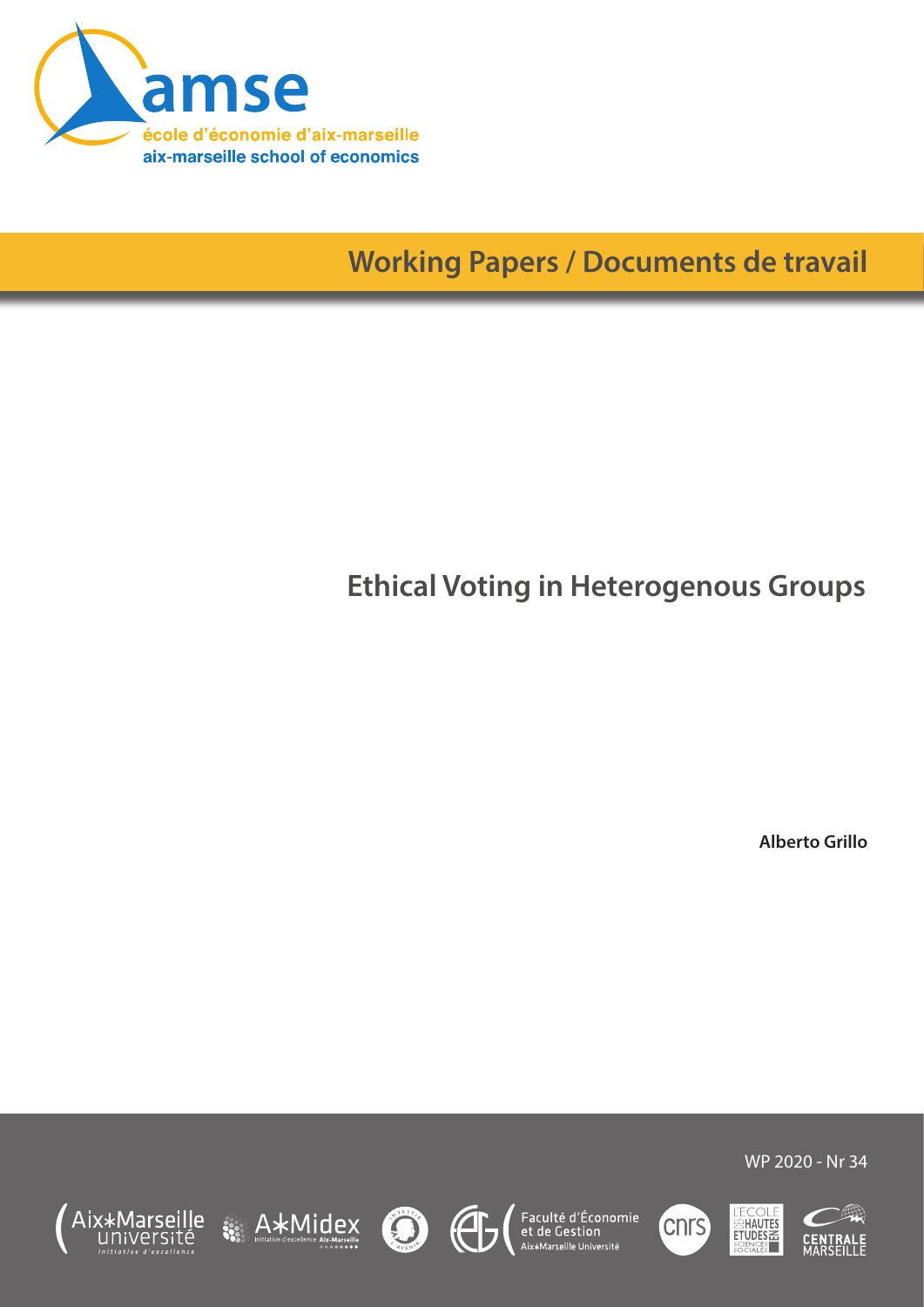## Ethical Voting in Heterogenous Groups

Alberto Grillo <sup>∗</sup>

Aix Marseille Univ, CNRS, AMSE, Marseille, France

October 8, 2020

#### Abstract

Voting in large elections appears to be both ethically motivated and influenced by strategic considerations. One way to capture this interplay postulates a ruleutilitarian calculus, which abstracts away from heterogeneity in the intensity of support (Feddersen and Sandroni 2006, Coate and Conlin 2004). I argue that this approach is unsatisfactory when such heterogeneity is considered, since it implies that idiosyncratic preferences are irrelevant for participation, in contrast to the empirical evidence. A model of Kantian optimization à la Roemer (2019), based on the maximization of individual utility under a universalization principle, predicts instead differential participation and links ethical motivation to the spatial theory of voting.

Keywords: Voting, Turnout, Ethical Voter, Rule-utilitarian, Kantian Optimization JEL Classification: D72

<sup>∗</sup>Contact: alberto.grillo[at]univ-amu.fr. This work was supported by the French National Research Agency Grants ANR-17-EURE-0020. Part of this work was done during my Ph.D. at the Toulouse School of Economics. I thank Philippe De Donder, Karine Van der Straeten, Ingela Alger, David Austen-Smith, Micael Castanheira, Thomas Christiano, Arianna Degan, Arnaud Dellis, François Maniquet, Thomas Mariotti, Massimo Morelli, John Roemer, Nicolas Werquin, seminar participants at AMSE in Marseille, at TSE and IAST in Toulouse, at UQAM in Montreal, at the SCSE conference in Québec City, at the X IBEO workshop in Alghero, at the Max Planck Institute for tax law and public finance in Munich, at ECARES in Brussels, and at CUNEF in Madrid for their helpful comments.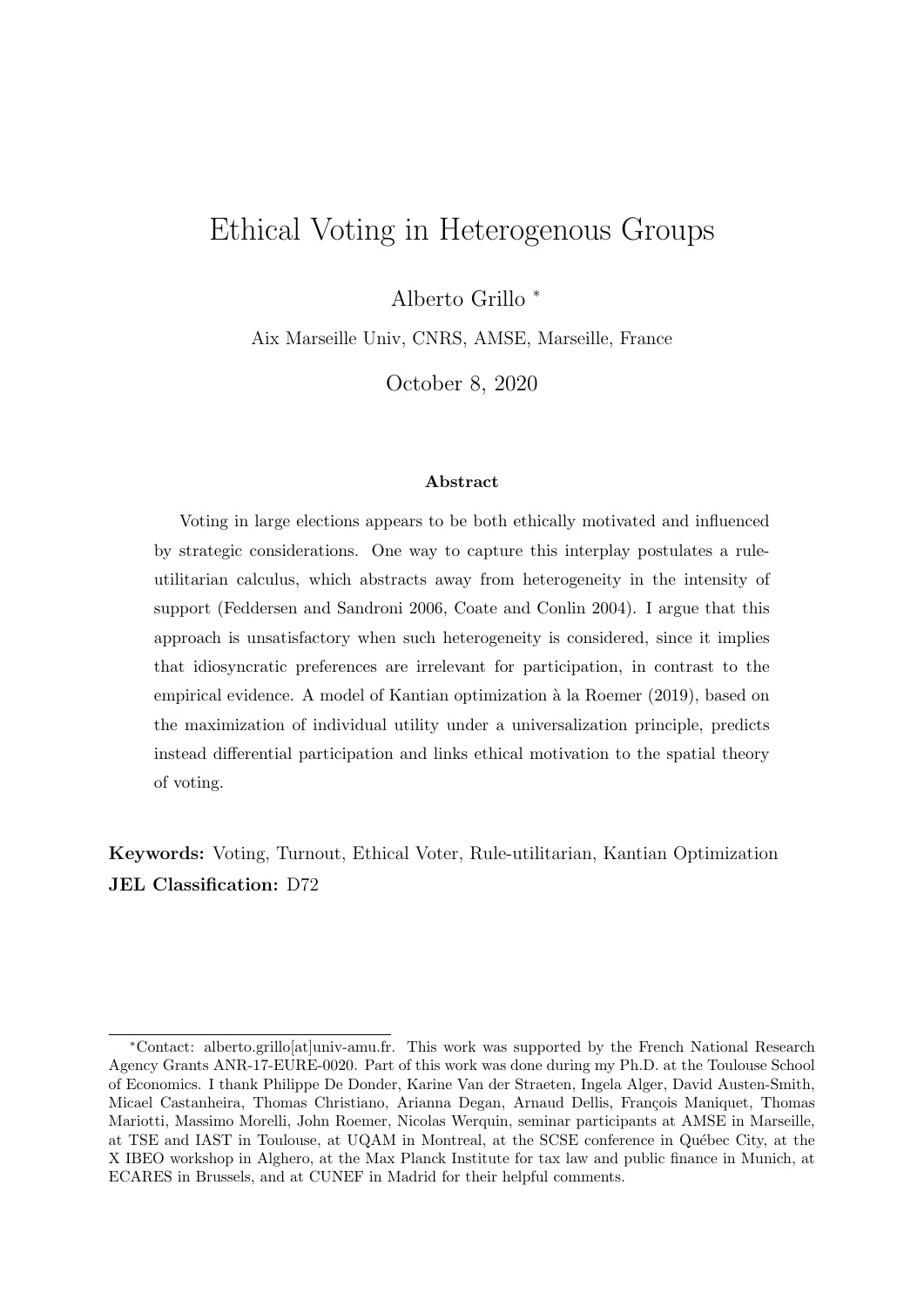## 1 Introduction

Explaining voting in large elections has proven difficult. The instrumental model, with citizens motivated only by the desire to affect the outcome, clashes against the probability of being pivotal becoming negligible as the number of voters grows. Hence, even small voting costs bound the predicted turnout rate to be close to zero. To resolve the impasse, previous research has suggested a prominent role for citizens' ethical motivation to vote, fulfilling what many consider not only a right but also a civic duty (Blais 2000, François and Gergaud 2019, Blais and Daoust 2020). Ethics, in turn, explains little alone, as voter turnout does vary in ways that suggest the presence of strategic considerations. For example, participation is typically increasing in the expected closeness of the election (Cox and Munger 1989, Shachar and Nalebuff 1999, Fauvelle-Aymar and François 2006, Arnold 2018). The challenge posed by the empirical evidence consists thus in capturing the interaction between voters' ethical and strategic reasoning.

In two seminal contributions, Feddersen and Sandroni (2006) and Coate and Conlin (2004) proposed to do so through a rule-utilitarian calculus of voting. Rule-utilitarian voters follow the turnout rule that maximizes aggregate utility. Such a rule takes the form of an endogenous threshold, dictating participation from all supporters with voting costs below it. Hence, voter turnout is ethically motivated but responds strategically to the characteristics of the election, in line with the empirical patterns at the aggregate level. The standard rule-utilitarian model, however, features two assumptions that it is interesting to question. The first is that the groups of supporters are given exogenously, which ignores citizens' choice of which candidate they support. The second is that groups are homogenous, in that all supporters of a candidate obtain the same benefit from the outcome of the election. This paper studies voter turnout in a spatial framework, in which the two previous assumptions are relaxed. Citizens have idiosyncratic preferences on a policy space and form supporters' groups endogenously, as a function of the distance between their preferred policy and the one proposed by the candidates. As a consequence, the intensity of support differs among supporters of the same candidate. How does such heterogeneity affect citizens' turnout decisions?

I argue that the rule-utilitarian approach is unsatisfactory when it comes to explain participation within heterogenous groups. The specific predictions depend on the nature of the voting costs. If they differ and are ex-ante unknown, as typically assumed, the optimal turnout rule is independent of voters' preferences and thus of the intensity of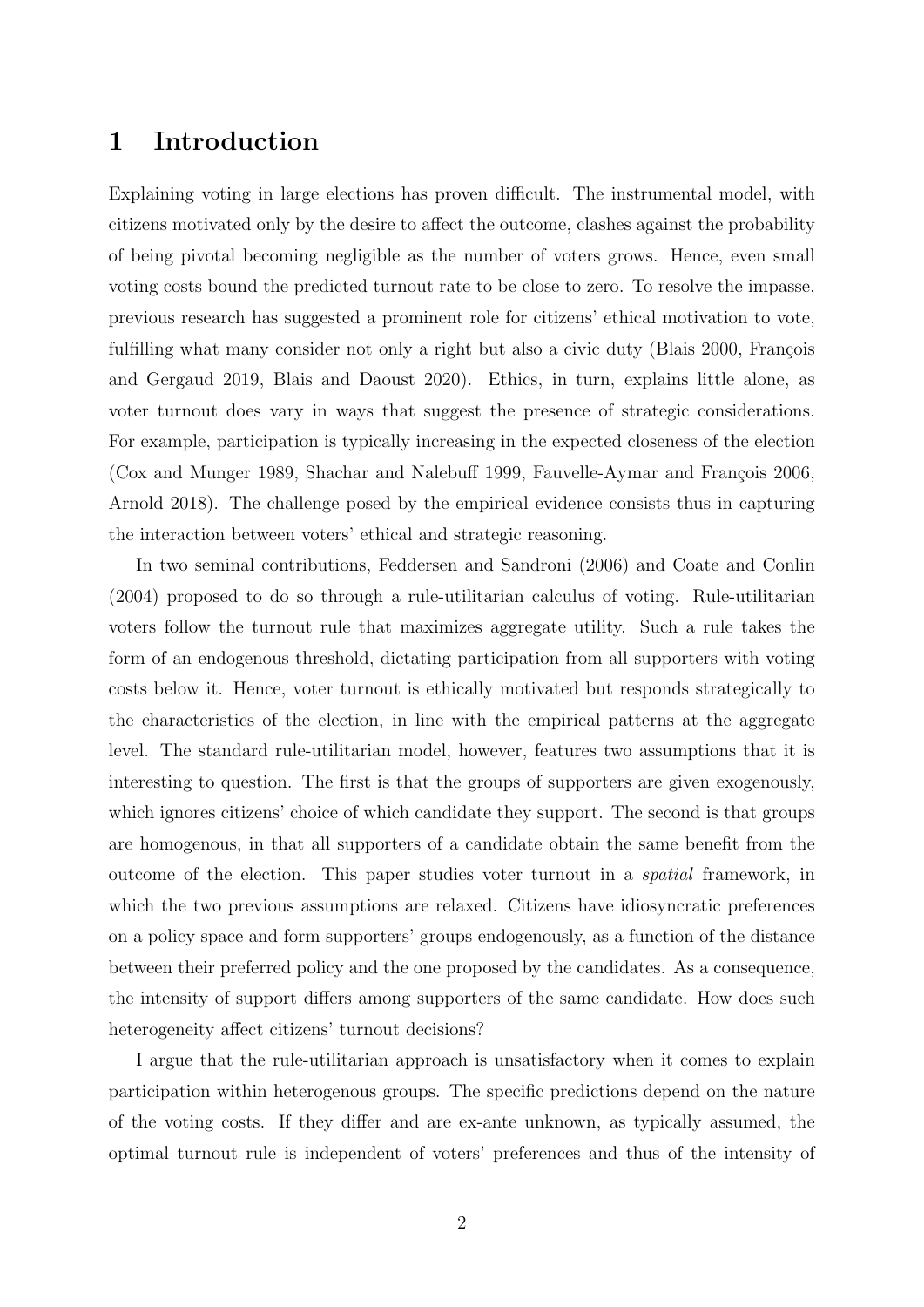support. The maximization of aggregate utility, indeed, requires that aggregate voting costs be minimized by disregarding any heterogeneity in preferences. The result, however, clashes with the evidence of differential turnout along a spatial dimension. Specifically, it is incompatible with the findings that citizens who feel equally close to the competing candidates or too far from all of them are less likely to vote (Zipp 1985, Plane and Gershtenson 2004, Adams et al.  $2006$ <sup>[1](#page-3-0)</sup>. The implications are as well troubling under the assumption of fixed and identical voting costs. In this case, the optimal rule pins down only the aggregate number of votes and an infinity of participation patterns emerge at the individual level. Such a loose prediction, due again to the irrelevance of idiosyncratic preferences for a utilitarian calculus, practically fails to answer the research question of the paper.

In light of the previous results, I examine then an alternative model of ethical voting, in which the underlying principle consists in maximizing individual utility under a constraint of universalization of behavior. Specifically, I follow Roemer's Kantian optimization (2010, 2015, 2019) in assuming that citizens evaluate deviations from a participation rule by the consequences resulting if all supporters in their group deviate similarly. The model yields unique predictions with both fixed and heterogenous voting costs. Crucially, the supporters' probability of voting depends on their policy preferences and is increasing in the intensity of support, as given by the difference in utility from the candidates' policies. The results are then consistent with the evidence of differential participation mentioned above. Moreover, if the voting cost is fixed, the aggregate number of votes are the same as those derived from the rule-utilitarian calculus. In this case, thus, Kantian optimization solves the multiplicity of equilibria by specifying a unique rule at the individual level on which even rule-utilitarian supporters can coordinate. Overall, the model offers a very tractable way to study ethical participation in a spatial setting.

The rule-utilitarian approach builds on the work by Harsanyi (1977, 1980). I follow Coate and Conlin (2004) in considering group rule-utilitarian agents who maximize group utility.[2](#page-3-1) Ali and Lin (2013) enrich the framework with social incentives and contrast true rule-utilitarians with pragmatic voters who wish to appear ethical. Bierbrauer et al. (2019) study how candidates' choices of tax policies respond to participation from ruleutilitarian voters. The theoretical foundations of the rule-utilitarian calculus rely on the

<span id="page-3-0"></span><sup>&</sup>lt;sup>1</sup>The previous literature has named these patterns of abstention as due to indifference and alienation, respectively.

<span id="page-3-1"></span><sup>&</sup>lt;sup>2</sup>In Feddersen and Sandroni (2006), instead, agents maximize a more aggregate welfare measure that includes all social costs of voting. The results and insights of this paper are analogous in the two cases.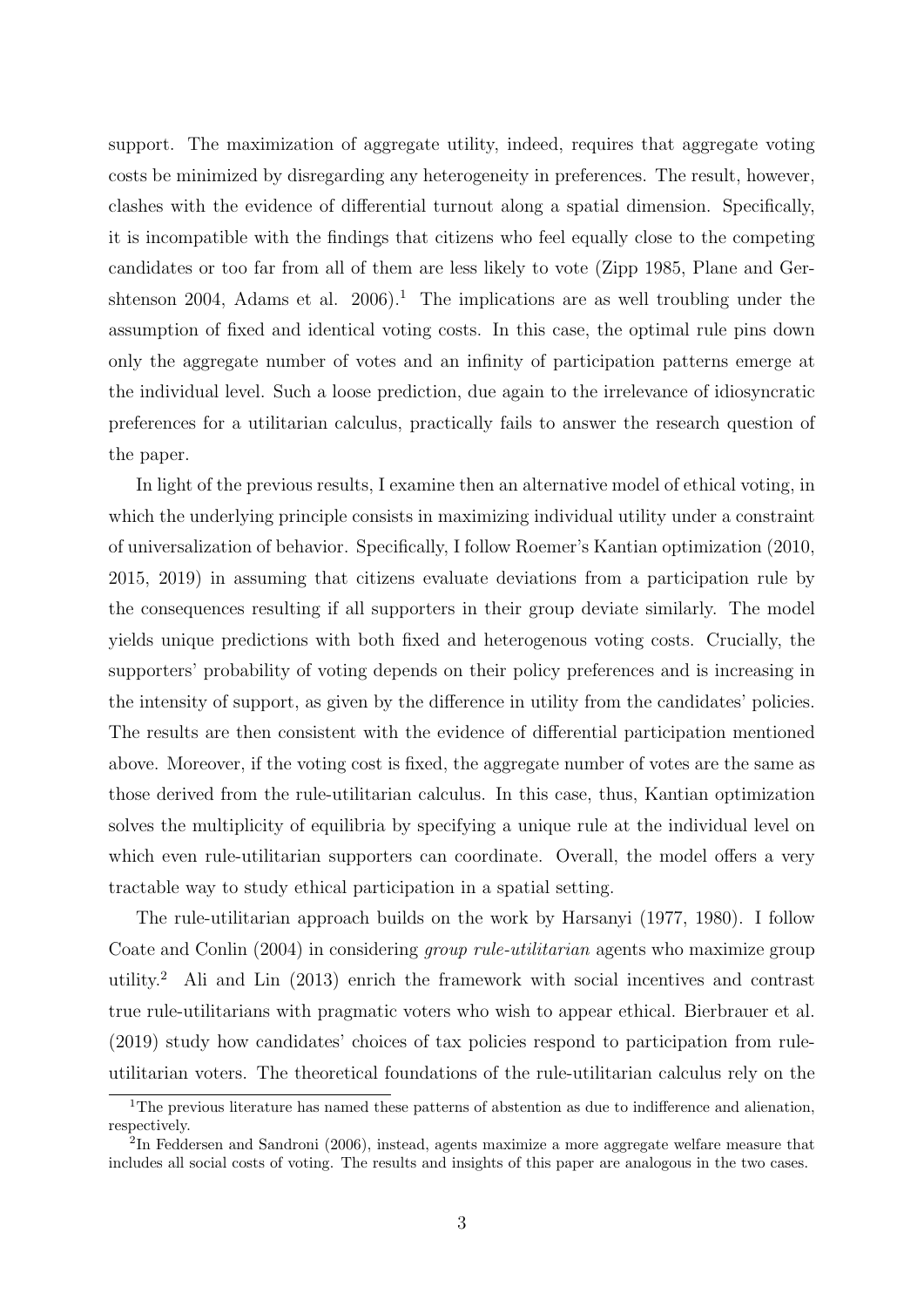thought experiment of choosing under a veil of ignorance, which concerns the realizations of the costs of voting. In the standard model, the cost of voting is the only dimension of (ex-post) heterogeneity; hence, all agents within a group are ex-ante identical and benefit equally from maximizing aggregate utility. As such, the rule-utilitarian model works best when the analysis focuses on aggregate turnout, whose empirical patterns are well captured by the comparative statics results. In a spatial framework, instead, the policy space represents the conflict of interests inherent to politics, and thus a heterogeneity in preferences for which the application of the veil of ignorance becomes less plausible. In this case, Kantian optimization outperforms the rule-utilitarian model because agents maximize their individual utility. As such, idiosyncratic preferences, which determine the intensity of support, are taken into account in the ethical calculus and translate into heterogenous participation behavior.

Roemer presents Kantian optimization as a cooperative protocol that yields Paretoefficient outcomes. Early references to the underlying principle of universalization include Laffont (1975) and Sugden (1984). Alger and Weibull (2013, 2016) investigate the evolutionary foundations of morality and characterize stable preferences as partially Kantian. Two different applications of Kantian optimization to political competition and voting are in Roemer (2006, 2010). De Donder and Roemer (2016) apply it to lobbying in order to study the evolution of the income distribution. Grafton et al. (2017) use a similar model to study the dynamics of climate change mitigation, while Eichner and Pethig (2020) examine the implications on tax competition. Sher (2020) provides a valuable critical discussion of the normative aspects of Roemer's theory.

The remainder of the paper is organized as follows. Section 2 lays down the spatial framework and shows the limitations of the rule-utilitarian approach in such a setting. Section 3 develops the Kantian optimization model and presents the main results. Section 4 discusses the endogenization of candidates' policies, the possibility of amending the rule-utilitarian calculus, and the Kantian label that economists typically assign to the universalization principle. Section 5 concludes.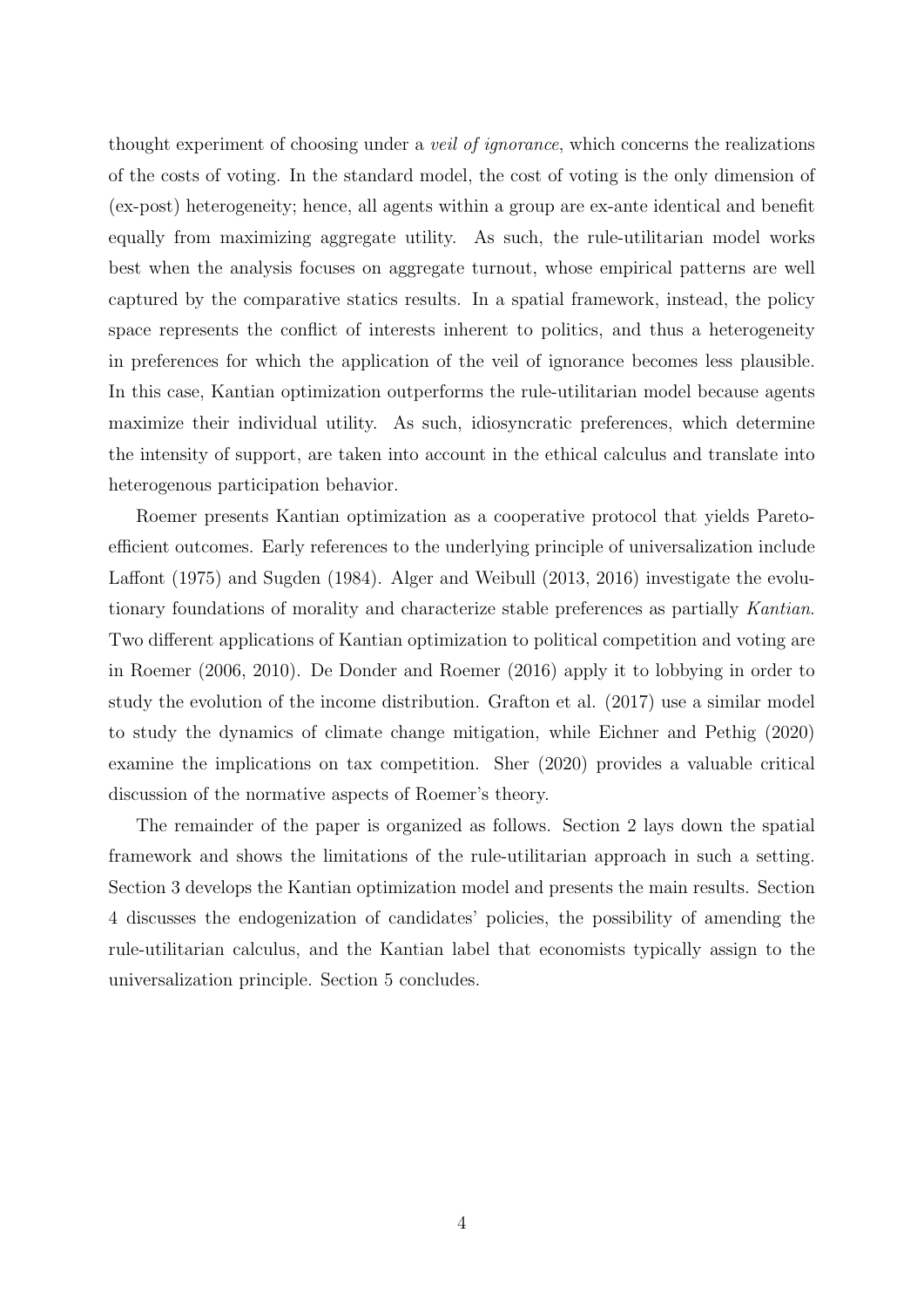## 2 Voting in a spatial setting

#### 2.1 Framework

The policy space is the interval [0, 1]. Two candidates, A and B, compete by proposing policies a and b. The electorate is composed of a continuum of citizens, distributed according to a density function  $f(z)$ , where z denotes their preferred policy (or bliss point). Each citizen z evaluates any policy x with a utility function  $u(z - x)$ , denoted shortly  $u_z(x)$ . That is, the policy benefits  $u_z(a)$  and  $u_z(b)$  depend on the distance between the bliss point  $z$  and the proposed policies  $a$  and  $b$ .

**Assumption 1.** The utility function  $u_z(x)$  is continuous, single-peaked around the bliss point z, and the same for all citizens.

Denote the groups of supporters  $\mathcal{Z}_A = \{z : u_z(a) > u_z(b)\}\$  and  $\mathcal{Z}_B = \{z : u_z(b) > u_z(b)\}\$  $u<sub>z</sub>(a)$ . Assumption 1 guarantees that the two groups are separated on the policy space by an indifferent citizen  $z^*$ . If without loss of generality  $a \leq b$ , then  $\mathcal{Z}_A = [0, z^*)$  and  $\mathcal{Z}_B = (z^*, 1]^{3}$  $\mathcal{Z}_B = (z^*, 1]^{3}$  $\mathcal{Z}_B = (z^*, 1]^{3}$ 

The consequences of the election are probabilistic and depend on the number of votes  $v_a$  and  $v_b$  targeted by the two groups. Specifically, policy a is implemented with some probability  $P(v_a, v_b)$ , while policy b is implemented with probability  $1-P(v_a, v_b)$ . Because voting only affects the probability of either policy  $a$  or  $b$  to be implemented, the vote choice is sincere in favor of the preferred candidate. The participation behavior is described by two functions  $p_a(z): \mathcal{Z}_A \to [0,1]$  and  $p_b(z): \mathcal{Z}_B \to [0,1]$  giving the probability of voting for each supporter in each group, which we are ultimately interested in deriving endogenously. The number of votes are then obtained by aggregating the probability of voting within each group, i.e.  $v_a = \int_{\mathcal{Z}_A} p_a(z) f(z) dz$  and  $v_b = \int_{\mathcal{Z}_B} p_b(z) f(z) dz$ .

**Assumption 2.** (i)  $P(v_a, v_b)$  is increasing in  $v_a$ , decreasing in  $v_b$ , and equal to  $\frac{1}{2}$  if  $v_a = v_b$ . (ii)  $P(v_a, v_b)$  is concave in  $v_a$  and convex in  $v_b$ .

Assumption  $2(i)$  is standard. Assumption  $2(ii)$  is more restrictive but guarantees the tractability of the model, as the first order conditions imply optimality. A natural candidate for  $P(v_a, v_b)$  is a contest success function  $\frac{v_a^{\gamma}}{v_a^{\gamma} + v_b^{\gamma}}$  with noise parameter  $\gamma > 0$ . Note that, in this case, Assumption 2(ii) is satisfied only for  $\gamma \leq 1$ , although in general an optimal solution exists also if  $\gamma > 1$ .

<span id="page-5-0"></span><sup>&</sup>lt;sup>3</sup>If  $u_z(x)$  is also symmetric around the bliss point z, then  $z^* = \frac{a+b}{2}$ .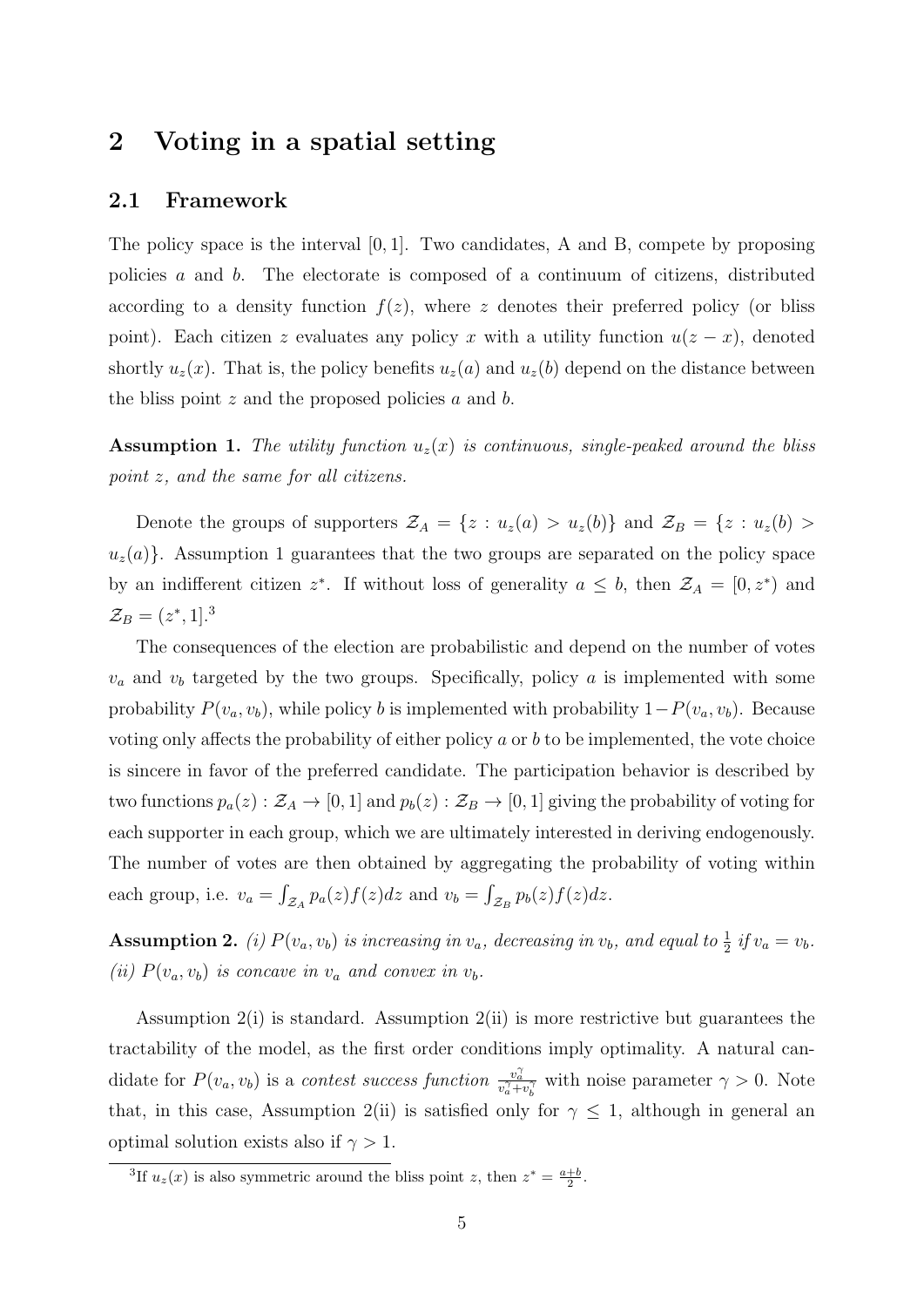The uncertainty can arise at the legislative stage, because the probability of passing either policy depends on the number of votes obtained by each candidate. Or it can arise at the voting stage, because targeted votes do not map perfectly into effective votes. As an example of a stochastic voting stage, assume that for targeted votes  $v_a$  and  $v_b$  in the two groups, the effective number of votes are

<span id="page-6-2"></span>
$$
\frac{v_a + v_b}{\theta_a v_a + \theta_b v_b} \theta_a v_a \quad , \quad \frac{v_a + v_b}{\theta_a v_a + \theta_b v_b} \theta_b v_b \tag{1}
$$

for group A and B respectively, with  $\theta_a$ ,  $\theta_b$  iid  $\sim \exp(\lambda)$ . That is, the total number of votes is deterministic but the shares of votes for the two groups are affected by two aggregate shocks. Then, the probability that the effective number of votes for A is greater than the effective number of votes for B is given by a Tullock contest success function (i.e.  $\gamma = 1$ ). Indeed

$$
P(v_a, v_b) = P(\theta_a v_a > \theta_b v_b) = \frac{v_a}{v_a + v_b}
$$

since the shocks are independent and exponentially distributed (see Konrad 2007 for a proof).[4](#page-6-0) In the next sections, I use this example to derive closed-form solutions and comparative statics results.

Finally, each citizen has a positive cost of voting. The standard model assumes heterogeneous costs, drawn independently from a uniform distribution  $c \sim \mathcal{U}[0, \bar{c}]$ . Citizens decide their participation behavior before learning the realizations of their costs. The turnout rule in each group is thus given by a threshold cost: supporters vote if their realization is below the threshold and abstain if it is above. In our spatial framework, voting costs are also independent of policy preferences. But the threshold costs in both groups shall be allowed to vary as a function of the supporters' preferences and are thus functions  $c_a(z)$  and  $c_b(z)$ . Moreover, since results change in interesting ways, I compare the analysis under heterogenous voting costs with the simpler case of a fixed voting cost equal to  $c$  for all citizens.[5](#page-6-1)

<span id="page-6-0"></span><sup>&</sup>lt;sup>4</sup>Note that the term  $\frac{v_a+v_b}{\theta_a v_a+\theta_b v_b}$  in [\(1\)](#page-6-2) serves only a normalization purpose. Note also that the expected values of the effective number of votes are  $v_a$  and  $v_b$  for any value of the exponential distribution's parameter  $\lambda$ .

<span id="page-6-1"></span><sup>&</sup>lt;sup>5</sup>Considering different distributions from the uniform does not yield, instead, additional insights.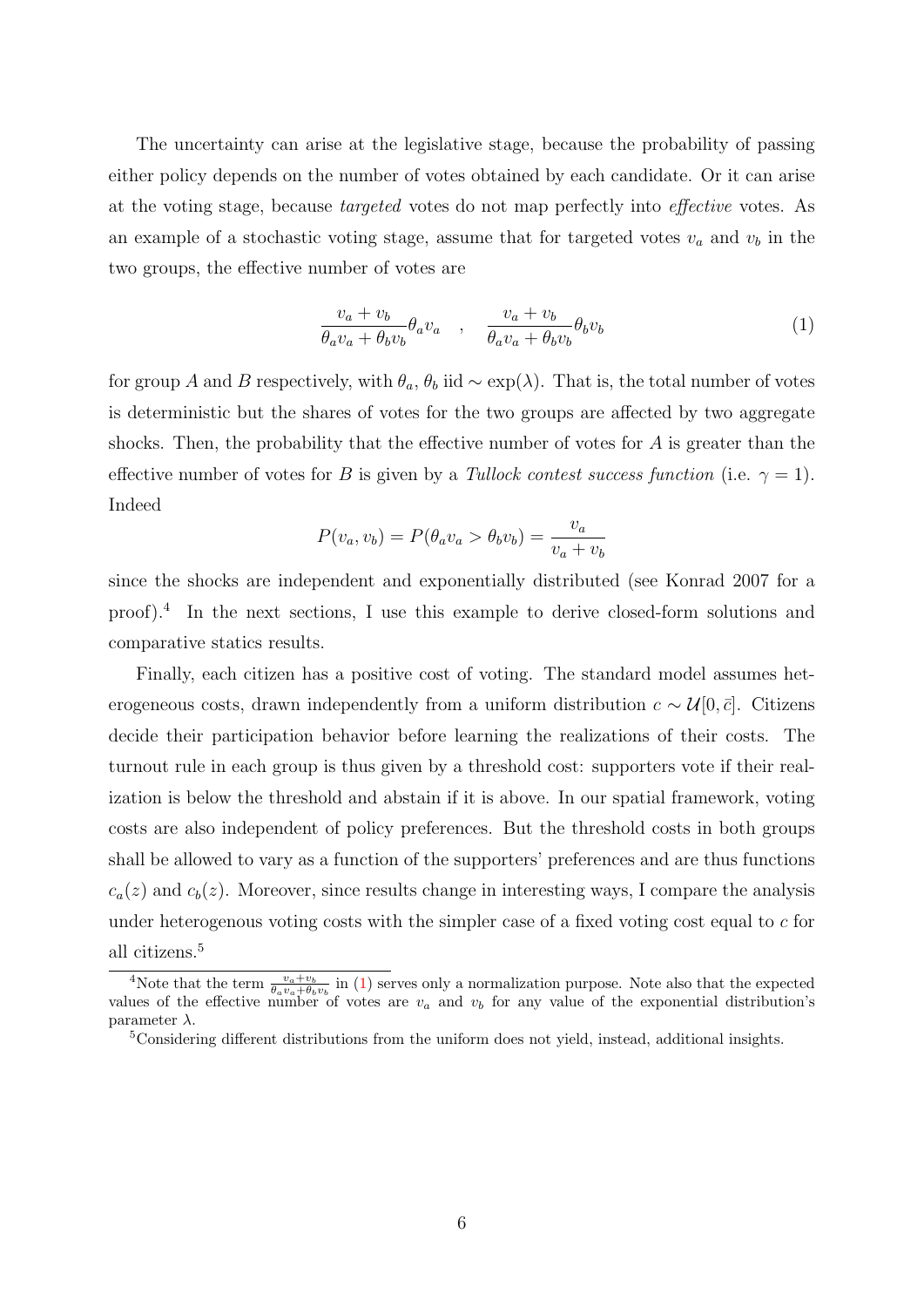#### 2.2 The limitations of the rule-utilitarian approach

I now derive the implications of the rule-utilitarian calculus in our spatial framework. I consider group rule-utilitarians supporters, who set the turnout rule in order to maximize the group aggregate utility. Given a threshold cost function  $c_a(z)$  under a uniform distribution of voting costs  $c \sim \mathcal{U}[0,\bar{c}]$ , the probability of voting for a supporter z in group  $\hat{A}$  is given by the cumulative distribution function evaluated at the threshold, i.e.  $p_a(z) = \frac{1}{c}c_a(z)$ . The expected voting cost is  $\int_0^{c_a(z)}$ 1  $\frac{1}{\bar{c}}c\,dc=\frac{1}{2\bar{c}}$  $\frac{1}{2\bar{c}}c_a(z)^2$  and the supporter's expected utility is then

$$
P(v_a, v_b)u_z(a) + (1 - P(v_a, v_b))u_z(b) - \frac{1}{2\bar{c}}c_a(z)^2
$$

where  $v_a = \int_{\mathcal{Z}_A}$ 1  $\frac{1}{c}c_a(z)f(z)dz$  and  $v_b=\int_{\mathcal{Z}_B}$ 1  $\frac{1}{c}c_b(z)f(z)dz$ . By aggregation, group A utility is given by

<span id="page-7-0"></span>
$$
P(v_a, v_b) \int_{\mathcal{Z}_A} u_z(a) f(z) dz + (1 - P(v_a, v_b)) \int_{\mathcal{Z}_A} u_z(b) f(z) dz - \frac{1}{2\bar{c}} \int_{\mathcal{Z}_A} c_a(z)^2 f(z) dz \tag{2}
$$

The first result is that, despite the presence of heterogenous policy preferences, the turnout rule maximizing aggregate utility must necessarily be constant among supporters, i.e. independent of their bliss points z.

Lemma 1. Consider the group rule-utilitarian model with heterogenous voting costs. If there exists  $c_a(z)$  such that group A utility in [\(2\)](#page-7-0) is maximized, then  $c_a(z) = k$ . Hence, the probability of voting is the same for all supporters in a group.

A proof is provided in the appendix. To grasp the intuition, consider the case of a non-constant  $c_a(z)$ . Clearly, equalizing the threshold costs across different supporters z while keeping the same aggregate number of votes  $v_a$  lowers the expected costs, since group members voting with high costs are substituted by members with low costs. Hence, the model's prediction is stark: supporters should ignore their idiosyncratic preferences in order to make sure that aggregate voting costs are minimized. This conclusion follows from the nature of the rule-utilitarian approach, which maximizes aggregate utility: what matters for group utility is only the number of votes  $v_a$  and the aggregate voting costs.

Let us now compare the previous framework to the simpler case of a fixed cost of voting  $c$  for all citizens. Consider again group  $A$ . To facilitate the comparison, assume that in this case each supporter z chooses directly a probability of voting  $p_a(z)$  in [0, 1].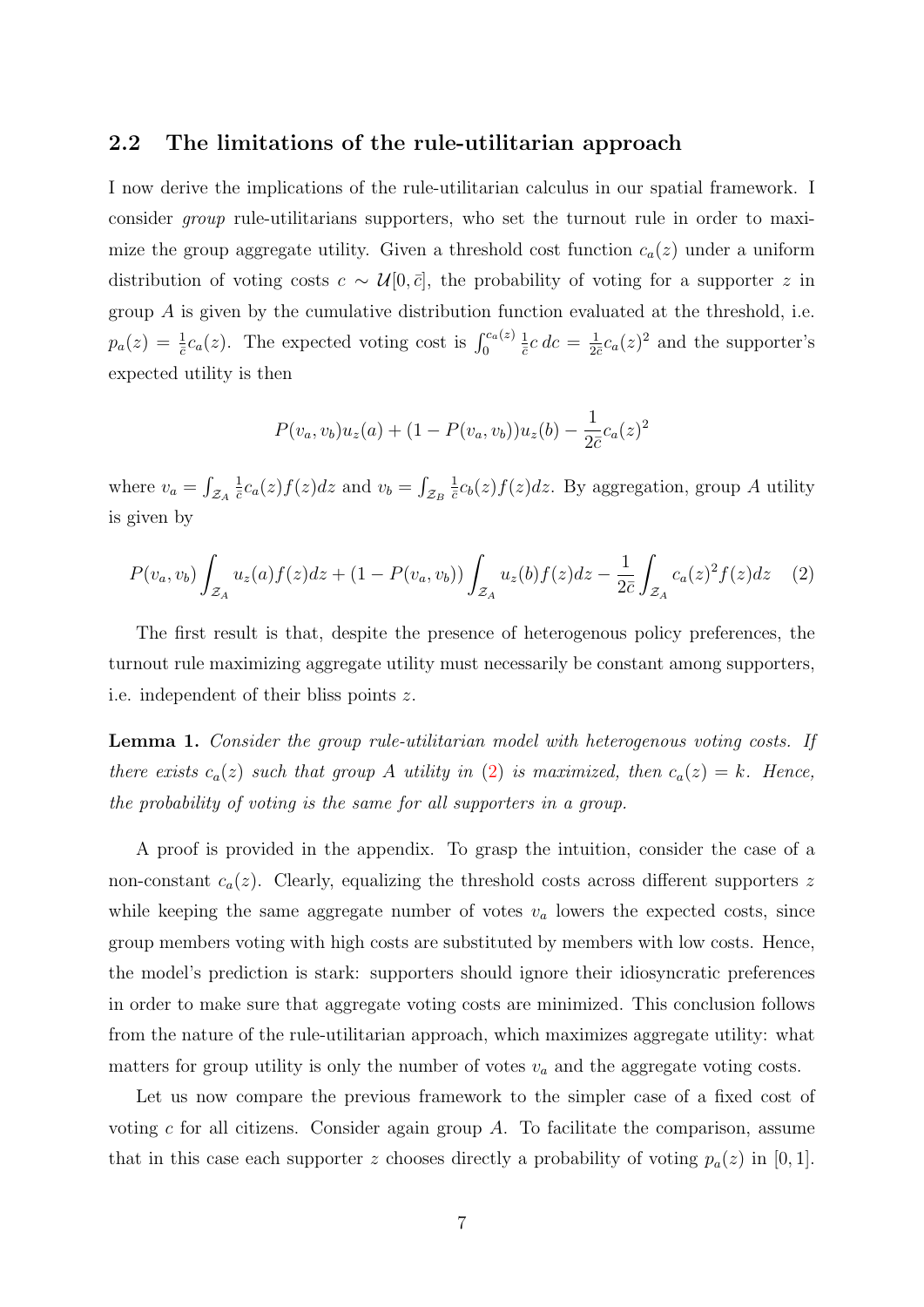The individual expected utility is then

$$
P(v_a, v_b)u_z(a) + (1 - P(v_a, v_b))u_z(b) - c p_a(z)
$$

and group A aggregate utility is

<span id="page-8-0"></span>
$$
P(v_a, v_b) \int_{\mathcal{Z}_A} u_z(a) f(z) dz + (1 - P(v_a, v_b)) \int_{\mathcal{Z}_A} u_z(b) f(z) dz - c v_a \tag{3}
$$

where  $v_a = \int_{\mathcal{Z}_A} p_a(z) f(z) dz$  by aggregation. As we see from equation [\(3\)](#page-8-0), the aggregate utility depends now on the function  $p_a(z)$  only through the number of votes  $v_a$ . Hence, the maximization of group utility determines only an optimal  $v_a$ . Clearly, insofar as the optimal  $v_a$  is an interior solution, there exists an infinity of different functions  $p_a(z)$  that are compatible with it. That is, in the case of a fixed voting cost, the rule-utilitarian calculus pins down only the aggregate number of votes, but not the individual probability of voting given by  $p_a(z)$ .

Lemma 2. Consider the group rule-utilitarian model with a fixed voting cost. If an interior equilibrium for the number of votes  $v_a$  and  $v_b$  exists, there exists an infinity of equilibria for the probability of voting  $p_a(z)$  and  $p_b(z)$  at the individual level, i.e. all those for which the aggregate relations  $v_a = \int_{\mathcal{Z}_A} p_a(z) f(z) dz$  and  $v_b = \int_{\mathcal{Z}_B} p_b(z) f(z) dz$  hold.

Hence, with a fixed voting cost the problem is one of equilibrium selection. The model does not yield any specific prediction on the relationship between policy preferences and participation at the individual level. Again, this is due to its utilitarian nature: what matters for the aggregate group utility is now only the number of votes, while how supporters share the voting costs is irrelevant.

Let me summarize the two previous results. If voting costs are heterogenous, group utility maximization requires the threshold cost (and thus the probability of voting) to be the same among supporters of the same candidate, independently of their idiosyncratic preferences. Solving for the optimal costant threshold  $c_a$  pins down the optimal constant probability of voting  $p_a$  and the optimal number of votes  $v_a$ . Instead, if the voting cost is identical among supporters, the model pins down the optimal number of votes  $v_a$  but is silent on the individual probability of voting: an infinite number of functions  $p_a(z)$ is compatible with the optimal  $v_a$ , with the model giving no further prediction. Both results are clearly unsatisfactory. The first depicts participation behavior as independent of voters' distance from the candidates, in contrast with the paradigm of spatial voting and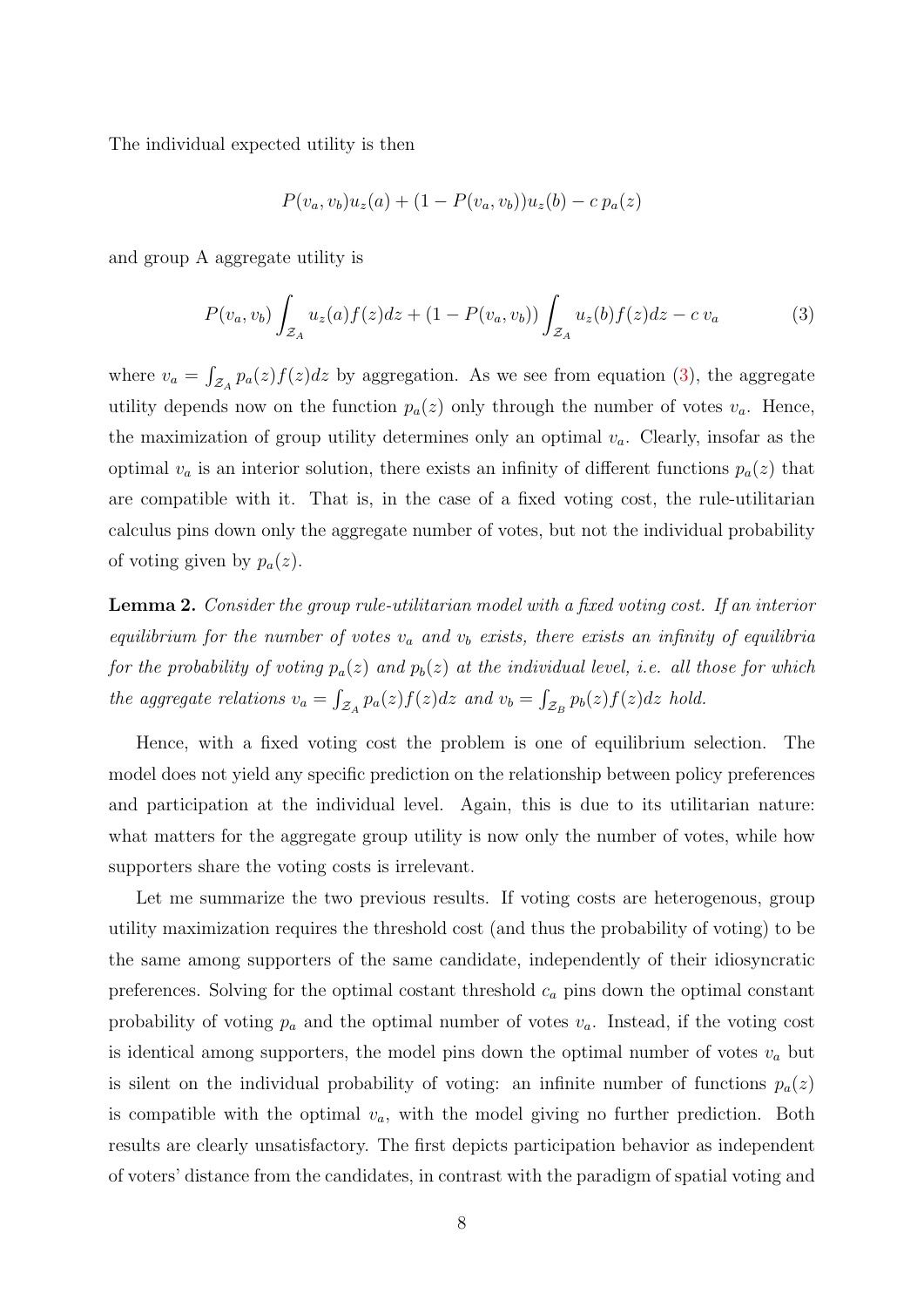the evidence of differential participation in line with it (Zipp 1985, Plane and Gershtenson 2004, Adams et al. 2006). The second, while not being necessarily incompatible with such evidence, is too loose and thus offers no specific answer to the research question of the paper.

## 3 An alternative model

Let us then investigate the extent to which a model of Kantian optimization (Roemer 2010, 2015, 2019) delivers better predictions than the rule-utilitarian approach on the relationship between supporters' idiosyncratic preferences and their probability of voting.

#### 3.1 The Kantian Optimization Protocol

Kantian optimization prescribes that ethical agents envision a universalization of their behavior. This universalization concerns potential deviations from a turnout rule, which are evaluated by the consequences that would result if other agents deviated similarly. An important aspect is what a similar way of deviating means: in the model, deviations are represented by a multiplicative factor and a similar deviation is one by the same factor. The universalization principle applies only within groups of supporters, while the voting behavior in the opposing group is taken as given, as in Nash optimization. Following Roemer's terminology, I call the solution concept a (multiplicative) Nash-Kantian equilibrium. This is thus characterized by the absence of profitable collective deviations, i.e. by the condition that no group member would want to deviate by any scalar factor, given all other members would also deviate by the same factor.<sup>[6](#page-9-0)</sup> Hence, while rule-utilitarian agents are ethical in that they maximize aggregate utility, here agents maximize an hypothetical individual utility, which results when behavior is universalized within their group. It is by keeping the focus on each individual utility that such a model overcomes the limitations of the rule-utilitarian approach described in the previous section.

Consider again the case of a fixed voting cost, in which citizens choose directly a probability of voting. An additional technicality concerns the fact that citizens have compact strategy sets, which requires the use of a generalized definition of the equilibrium concept (Roemer 2010). To ensure that probabilities remain lower than 1, assume that, for

<span id="page-9-0"></span> $6Roemer$  (2015, 2019) studied also deviations in the form of additive factors and a simpler notion of Kantian Equilibrium that applies in symmetric frameworks of identical agents, for which the universalization concerns actions and not deviations.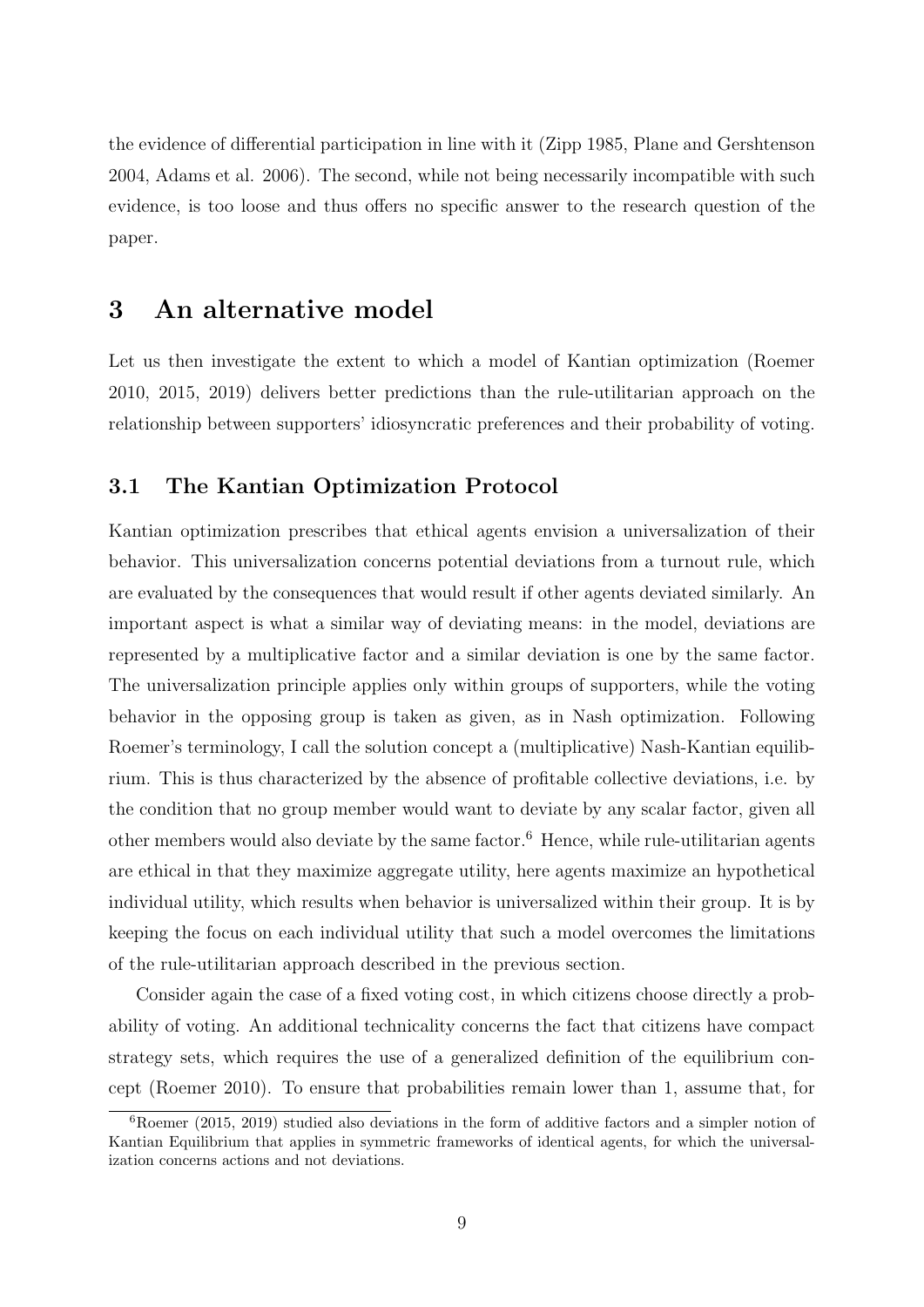a deviation factor  $\sigma$ , all supporters z will deviate from their voting probability  $p(z)$  by the min $\{\sigma, \frac{1}{p(z)}\}$ . Moreover, since different voters (might) vote with different probabilities, assume that each supporter z, when evaluating potential deviations, considers only deviation factors that are bounded above by  $\frac{1}{p(z)}$ .<sup>[7](#page-10-0)</sup> It is then useful to state a precise definition of the equilibrium concept. An equivalent definition holds, after minimal adjustments, for the case of heterogenous voting costs.

**Definition.** A Nash-Kantian voting equilibrium is a pair of probability functions  $p_a(z)$ ,  $p_b(z)$ in which

• for every candidate  $X \in \{A, B\}$  proposing policy  $x \in \{a, b\}$ ,  $p_x(z) : \mathcal{Z}_X \to [0, 1]$  is a function associating to each citizen  $z \in \mathcal{Z}_X$  the probability of voting (in favor of X)

and such that

• given the voting behavior in the opposing group, no voter  $z \in \mathcal{Z}_X$  would prefer all voters  $z' \in \mathcal{Z}_X$  to vote with probability  $\min\{\sigma p_x(z'), 1\}$ , for any deviation factor  $\sigma \in [0, \frac{1}{n-1}]$  $\frac{1}{p_x(z)}$ ,  $\sigma \neq 1$ .

This can be expressed concisely as

$$
\forall z \in \mathcal{Z}_A \quad \arg\max_{\sigma \in [0, \frac{1}{p_a(z)}]} U_z(\min\{\sigma p_a, 1\}, p_b) = 1
$$
  

$$
\forall z \in \mathcal{Z}_B \quad \arg\max_{\sigma \in [0, \frac{1}{p_b(z)}]} U_z(p_a, \min\{\sigma p_b, 1\}) = 1
$$

where  $U_z$  is supporters' expected utility and  $\min\{\sigma p_x, 1\}$  is the function  $\min\{\sigma p_x(\cdot), 1\}$ :  $\mathcal{Z}_X \to [0,1].$ 

As a final remark, note that the pair of probability functions  $p_a(z) = 0$ ,  $p_b(z) = 0$  for all supporters in each group is always a Nash-Kantian equilibrium, as multiplicative deviations are in this case ineffective. In the following sections, uniqueness of the equilibrium will be claimed by restricting the analysis to positive probability functions.

#### 3.2 Fixed Cost of Voting

Equipped with the previous definition of Nash-Kantian equilibrium, let us first reconsider the model with a fixed cost of voting equal to  $c$  for all citizens. Recall that, in this case,

<span id="page-10-0"></span><sup>7</sup>This assumption prevents a voter who is voting with a high probability from proposing a high deviation factor, which would be less costly for himself than for voters who vote with lower probability, because his probability of voting would be bounded at 1.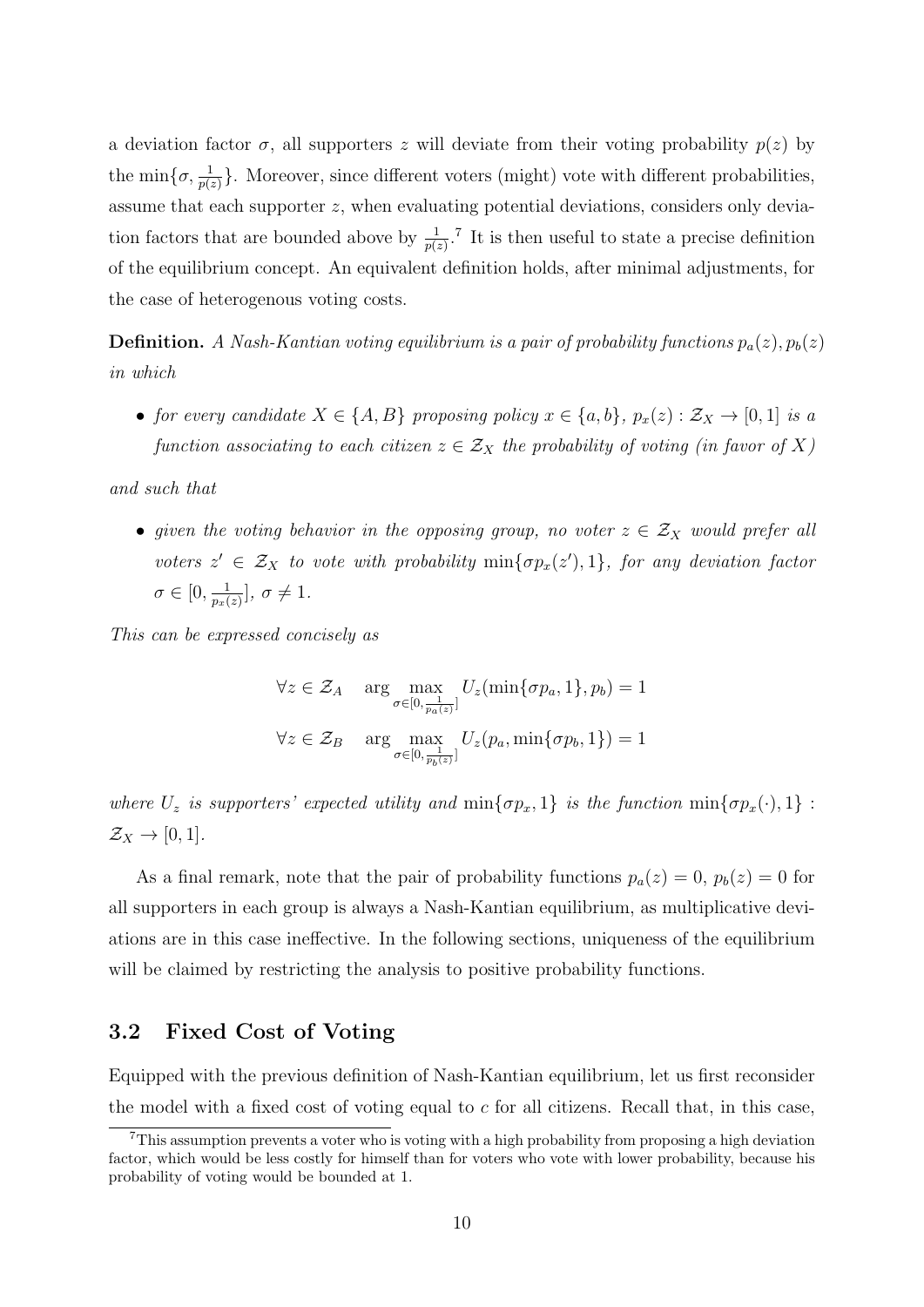the expected utility of a supporter  $z$  in group  $\overline{A}$  is

$$
U_z = P(v_a, v_b)u_z(a) + (1 - P(v_a, v_b))u_z(b) - c p_a(z)
$$

By definition, in equilibrium z would not want all supporters  $z' \in \mathcal{Z}_A$  to deviate from their voting probability  $p_a(z')$  by any factor  $\sigma \in [0, \frac{1}{p_a}$  $\frac{1}{p_a(z)}$ . For technical convenience, however, we can neglect the fact that other voters z' would deviate by  $\min\{\sigma, \frac{1}{p_a(z')}\}\$  and work out the analysis assuming that all voters would deviate by  $\sigma$ , i.e. as if voters could vote with probability higher than 1. Intuitively, indeed, the benefit of a deviation by a factor  $\sigma$  is greater for a voter z when the constraint given by  $\min\{\sigma, \frac{1}{p_a(z')}\}\)$  is not considered; hence if such a deviation is not profitable, it won't be when the probability of voting is bounded by 1. If a deviation by  $\sigma$  is followed by all voters in  $\mathcal{Z}_A$ , then, as  $\int_{\mathcal{Z}_A} \sigma p_a(z) f(z) dz = \sigma v_a$ , the expected utility of supporter z as a function of the deviation factor  $\sigma$  is equal to

<span id="page-11-0"></span>
$$
P(\sigma v_a, v_b)u_z(a) + (1 - P(\sigma v_a, v_b))u_z(b) - c \sigma p_a(z) \tag{4}
$$

The solution concept requires the expression in [\(4\)](#page-11-0) to be maximized at  $\sigma = 1$ . Note that, since  $P(\cdot)$  is concave in  $\sigma v_a$ , the previous expression is concave in  $\sigma$ , hence the optimality condition is given by the first order condition evaluated at  $\sigma = 1$ , that is

<span id="page-11-1"></span>
$$
\frac{\partial}{\partial v_a} P(v_a, v_b) \cdot v_a[u_z(a) - u_z(b)] - p_a(z)c = 0 \tag{5}
$$

Equation [\(5\)](#page-11-1) does not pin down  $p_a(z)$  directly, as  $v_a$  also depends on the function  $p_a(\cdot)$ . However, since  $v_a$  is a definite integral over  $\mathcal{Z}_A$ , the equation implies that  $p_a(z)$  has to be proportional to the utility differential  $u_z(a)-u_z(b)$ , with the coefficient of proportionality to be determined in equilibrium. A similar analysis for any voter  $z \in \mathcal{Z}_B$  yields analogous results and implications due to the complete symmetry of the framework. This yields the following result.

Proposition 1. Consider the Kantian optimization model with a fixed voting cost. At the Nash-Kantian equilibrium, the probability of voting of each supporter in both groups is proportional to the utility differential from the candidates' policies. That is

<span id="page-11-2"></span>
$$
p_a(z) = \pi_a[u_z(a) - u_z(b)]
$$
  
\n
$$
p_b(z) = \pi_b[u_z(b) - u_z(a)]
$$
\n(6)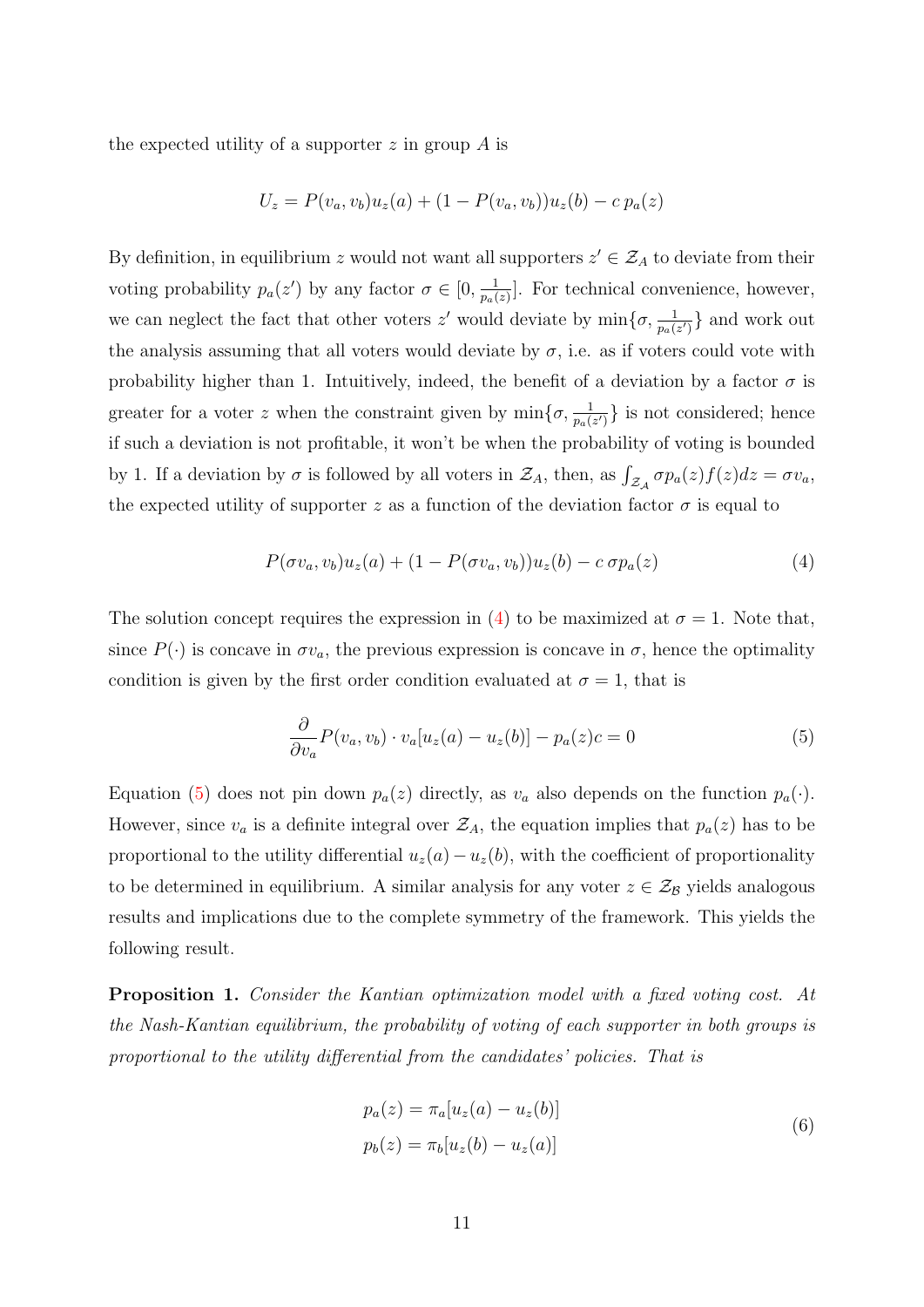By aggregation, the number of votes are then

<span id="page-12-0"></span>
$$
v_a = \pi_a u_{\mathcal{Z}_A}
$$
  
\n
$$
v_a = \pi_b u_{\mathcal{Z}_B}
$$
\n(7)

where the terms  $u_{\mathcal{Z}_A} = \int_{\mathcal{Z}_A} [u_z(a) - u_z(b)] f(z) dz$  and  $u_{\mathcal{Z}_B} = \int_{\mathcal{Z}_B} [u_z(b) - u_z(a)] f(z) dz$  denote the aggregate utility differentials in group A and B, respectively. Finally, the equilibrium values of the proportionality coefficients  $\pi_a$  and  $\pi_b$  are obtained by substituting [\(6\)](#page-11-2) and [\(7\)](#page-12-0) into the first order conditions, which can be rewritten as

<span id="page-12-2"></span>
$$
\frac{\partial}{\partial v_a} P(v_a, v_b) \cdot u_{\mathcal{Z}_A} = c
$$
\n
$$
-\frac{\partial}{\partial v_b} P(v_a, v_b) \cdot u_{\mathcal{Z}_B} = c
$$
\n(8)

Thus, unlike the rule-utilitarian model, Kantian optimization yields a unique and intuitive prediction for participation behavior at the indivudal level. Citizens' probability of voting is proportional to the utility differential from the two candidates' policies: the higher the intensity of support for a candidate, measured by the utility differential, the higher the contribution to the group in terms of probability of voting. The result recovers a dependence of voters' behavior on the utility differential from candidates' policies, which is at the core of the spatial theory of voting. This relationship, however, has been typically established in a framework of instrumental voting, in which the utility differential is crucially discounted by the probability of being pivotal. Kantian optimization endogenizes it in a model of ethical participation that overcomes the issue of pivotality. The dependence on the utility differential is what makes the predictions consistent with the patterns of differential participation observed empirically. The shape of the function  $u<sub>z</sub>(x)$  determines how the intensity of support relates spatially to the distance between supporters and candidates and accounts for voters' abstention motivated by indifference or alienation.[8](#page-12-1)

Moreover, an important link between Kantian optimization and the rule-utilitarian model emerges under the assumption of a fixed cost of voting. Indeed, the first equation in [\(8\)](#page-12-2) coincides with the first order condition from the maximization of group utility in equation [\(3\)](#page-8-0) with respect to  $v_a$ . The same holds in group B. This implies that the solutions for the aggregate number of votes  $v_a$  and  $v_b$  are the same in the two models. In a sense, if

<span id="page-12-1"></span><sup>&</sup>lt;sup>8</sup>See Grillo (2020) for an analysis of how convexity of voters' utility function  $u_z(x)$  captures citizens' propensity to political alienation.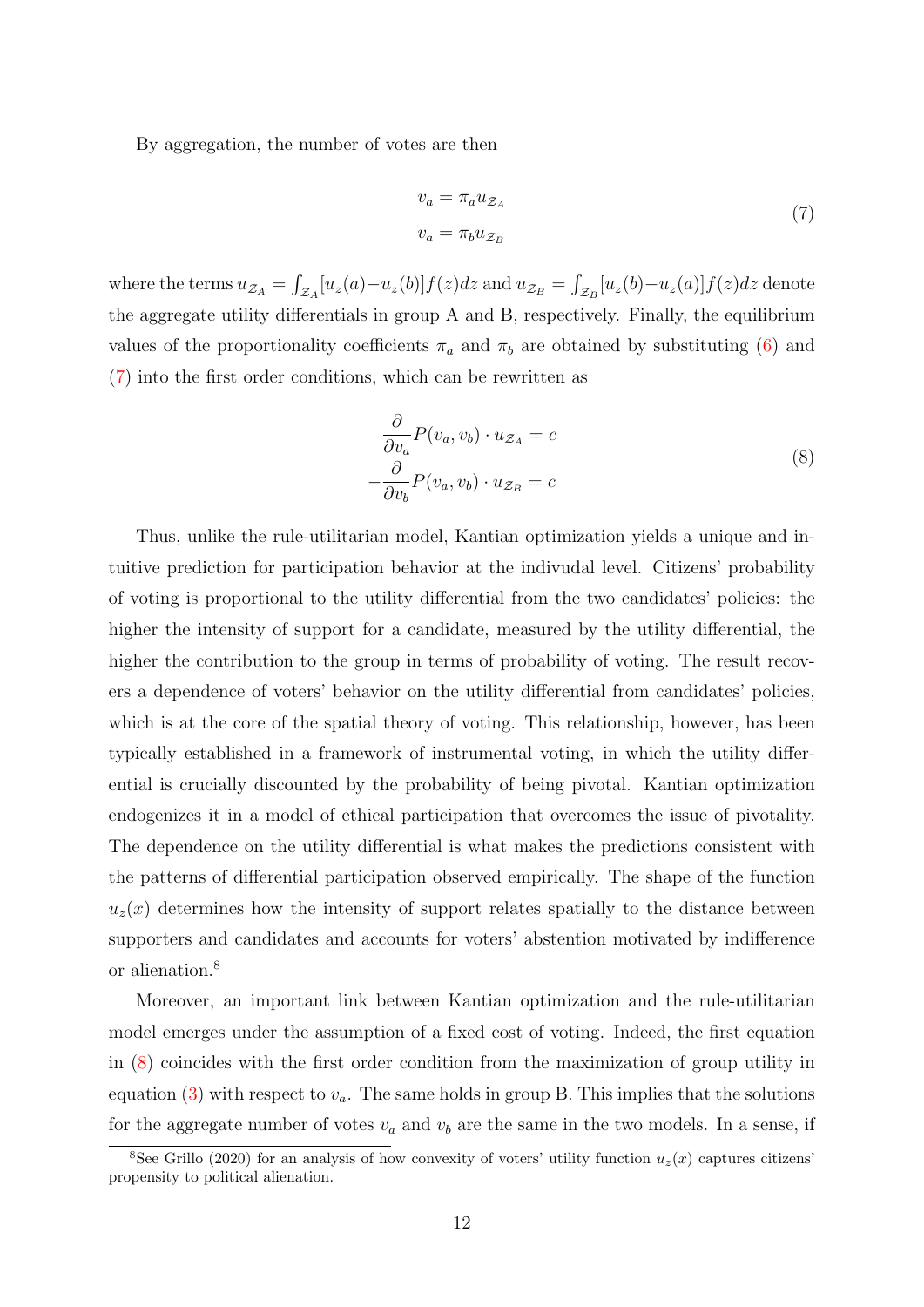the cost of voting is fixed, Kantian optimization can complement the group rule-utilitarian model by specifying how heterogeneous supporters share the burden of voting in order to maximize group utility.

Proposition 2. Consider the Kantian optimization model with a fixed voting cost. At the Nash-Kantian equilibrium, the aggregate number of votes  $v_a$  and  $v_b$  in the two groups correspond to the solutions of a group rule-utilitarian calculus.

Let us then calculate the Nash-Kantian equilibrium for the example introduced in section 2, in which the uncertainty takes the form of a Tullock contest success function  $P(v_a, v_b) = \frac{v_a}{v_a + v_b}$ . We readily obtain the following unique pair of positive solutions for the probability of voting in the two groups

$$
p_a(z) = \frac{u_{\mathcal{Z}_A} u_{\mathcal{Z}_B}}{c(u_{\mathcal{Z}_A} + u_{\mathcal{Z}_B})^2} [u_z(a) - u_z(b)]
$$
  

$$
p_b(z) = \frac{u_{\mathcal{Z}_A} u_{\mathcal{Z}_B}}{c(u_{\mathcal{Z}_A} + u_{\mathcal{Z}_B})^2} [u_z(b) - u_z(a)]
$$

By aggregation, the number of votes  $v_a$  and  $v_b$  are equal to

<span id="page-13-1"></span>
$$
v_a = \frac{u_{\mathcal{Z}_A}^2 u_{\mathcal{Z}_B}}{c(u_{\mathcal{Z}_A} + u_{\mathcal{Z}_B})^2} \quad , \quad v_b = \frac{u_{\mathcal{Z}_A} u_{\mathcal{Z}_B}^2}{c(u_{\mathcal{Z}_A} + u_{\mathcal{Z}_B})^2} \tag{9}
$$

Hence, for a Tullock contest success function, the coefficient of proportionality is the same for all supporters in both groups.<sup>[9](#page-13-0)</sup> Both the coefficient of proportionality and the aggregate number of votes  $v_a$ ,  $v_b$  are decreasing in the cost of voting and increasing in both groups' aggregate utility differentials. These comparative statics results are intuitive but offer nonetheless additional insights with respect to the standard ethical voter model. The spatial framework, indeed, allows for a richer analysis of participation behavior, as a function of candidates' proposed policies a and b, voters' policy preferences  $u_z(x)$ , and their distribution on the policy space  $f(z)$ . These elements are all captured by the aggregate utility differentials  $u_{\mathcal{Z}_A}$  and  $u_{\mathcal{Z}_B}$ .

#### 3.3 Heterogenous Costs of Voting

Let us consider now the case of heterogenous costs of voting, iid drawn from a uniform distribution,  $c \sim \mathcal{U}[0, \bar{c}]$ . I show that the predictions are consistent with those in the

<span id="page-13-0"></span><sup>&</sup>lt;sup>9</sup>Note that, being probability functions,  $p_a(z)$  and  $p_b(z)$  should not be greater than 1, but to this end it suffices to assume that the voting cost  $c$  is big enough.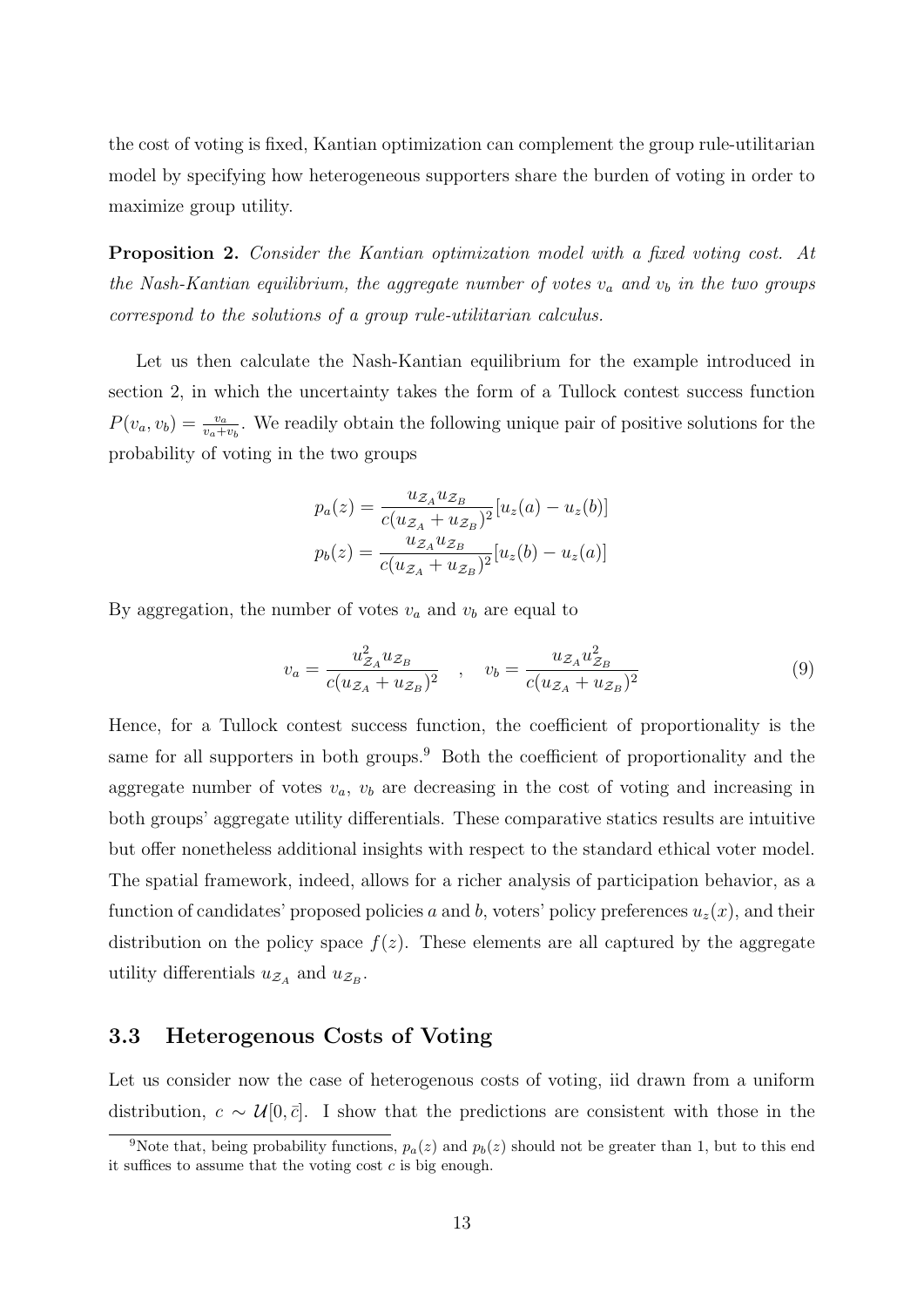case of a fixed cost of voting, although the equivalence result for the aggregate number of votes given by Proposition 2 fails to hold. Under heterogenous costs, a turnout rule in group A is given by a threshold cost function  $c_a(z)$ . Given the uniform distribution, the probability of voting is then  $p_a(z) = \frac{1}{\bar{c}}c_a(z)$ . Thus, it still holds that for a multiplicative deviation factor  $\sigma$  applied to the threshold cost, the number of votes  $v_a$  scales up by  $\sigma$ . The expected utility of a supporter  $z \in \mathcal{Z}_A$ , when a deviation by  $\sigma$  is followed by all voters in group  $A$ , is equal to

$$
P(\sigma v_a, v_b)u_z(a) + (1 - P(\sigma v_a, v_b))u_z(b) - \frac{1}{2\bar{c}}(\sigma c_a(z))^2
$$

where the last term is the expected cost of voting for a member. Taking the first order condition with respect to  $\sigma$  and imposing  $\sigma = 1$  yields

$$
\frac{\partial}{\partial v_a}P(v_a, v_b)v_a[u_z(a) - u_z(b)] - \frac{1}{\bar{c}}c_a(z)^2 = 0
$$

By comparing the previous expression with the one in [\(5\)](#page-11-1), we see that under uniformly distributed costs, the threshold cost must now be proportional to the square root of the utility differential. Given  $p_a(z) = \frac{1}{c}c_a(z)$ , we thus have

$$
p_a(z) = \tilde{\pi}_a \sqrt{[u_z(a) - u_z(b)]}
$$

and by aggregation

$$
v_a = \tilde{\pi}_a \tilde{u}_{\mathcal{Z}_A}
$$

where  $\tilde{u}_{Z_A} = \int_{Z_A} \sqrt{[u_z(a) - u_z(b)]} f(z) dz$  denotes an aggregate utility differential which is 'adjusted' by taking the square root within the integral. As before, an equivalent calculation concerns group B and the proportionality coefficients  $\tilde{\pi}_a$ ,  $\tilde{\pi}_b$  are determined by solving jointly the following first order conditions

<span id="page-14-0"></span>
$$
\frac{\partial}{\partial v_a} P(v_a, v_b) \cdot \frac{\tilde{u}_{\mathcal{Z}_A}}{\tilde{\pi}_a} = \bar{c}
$$
\n
$$
-\frac{\partial}{\partial v_b} P(v_a, v_b) \cdot \frac{\tilde{u}_{\mathcal{Z}_B}}{\tilde{\pi}_b} = \bar{c}
$$
\n(10)

given  $v_a = \tilde{\pi}_a \tilde{u}_{Z_A}$  and  $v_b = \tilde{\pi}_b \tilde{u}_{Z_B}$ . The conditions in [\(10\)](#page-14-0), however, are different than what would result from the maximization of group utility. To compare the two, let me first define the size of the two groups as  $|\mathcal{Z}_A| = \int_{\mathcal{Z}_A} f(z)dz$  and  $|\mathcal{Z}_B| = \int_{\mathcal{Z}_B} f(z)dz$ , i.e. the shares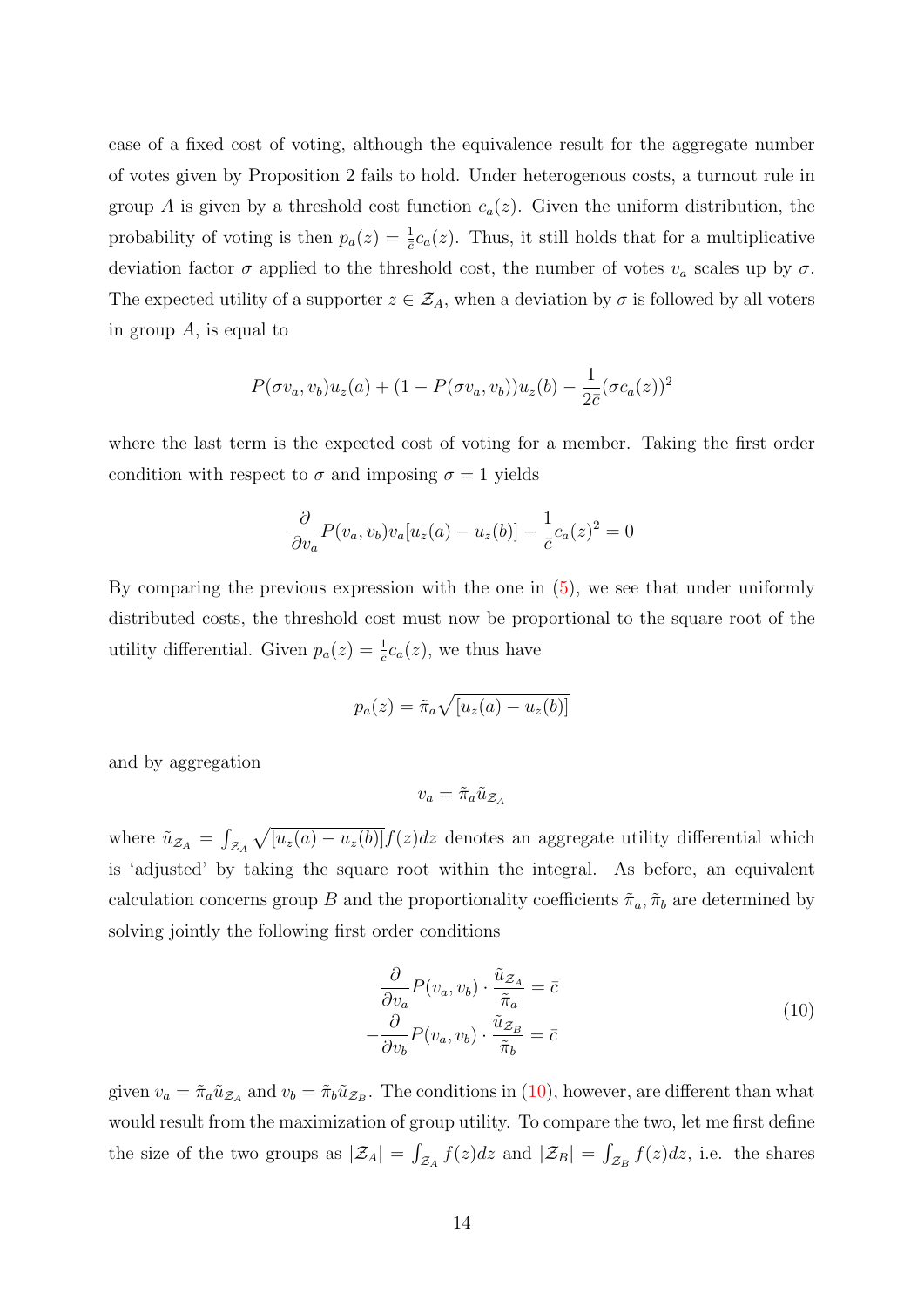of population belonging to each group. In light of Lemma 1, rule-utilitarian members of group A would target  $v_a$  votes by setting a constant threshold equal to  $c_a = \frac{\bar{c}v_a}{\bar{c}a}$  $\frac{\bar{c}v_a}{|\mathcal{Z}_A|}$ . We can then substitute this voting rule into  $(2)$  and proceed similarly for group B to obtain the following pair of first order conditions for the rule-utilitarian calculus

<span id="page-15-0"></span>
$$
\frac{\partial}{\partial v_a} P(v_a, v_b) \cdot \frac{u_{\mathcal{Z}_A} |\mathcal{Z}_A|}{v_a} = \bar{c}
$$
\n
$$
-\frac{\partial}{\partial v_b} P(v_a, v_b) \cdot \frac{u_{\mathcal{Z}_B} |\mathcal{Z}_B|}{v_b} = \bar{c}
$$
\n(11)

Technically, the difference between [\(10\)](#page-14-0) and [\(11\)](#page-15-0) arises because in the Kantian optimization model the voting probabilities are aggregated after taking the square root of the utility differential, while the aggregation occurs before in the rule-utilitarian model. The solution is not invariant to the order of the two operations. I summarize the results as follows.

Proposition 3. Consider the Kantian optimization model with heterogenous voting costs  $c \sim \mathcal{U}[0,\bar{c}]$ . At the Nash-Kantian equilibrium, the supporters' probability of voting is proportional to the square root of the utility differential from the candidates' policies. The aggregate number of votes in the two groups do not correspond, in this case, to the solutions from a rule-utilitarian calculus.

Let us turn again to the example of a Tullock contest success function  $P(v_a, v_b) = \frac{v_a}{v_a + v_b}$ . The unique positive Nash-Kantian equilibrium is given by

$$
p_a(z) = \frac{\sqrt{\tilde{u}_{Z_A}\tilde{u}_{Z_B}}}{\sqrt{\bar{c}}(\tilde{u}_{Z_A} + \tilde{u}_{Z_B})} \sqrt{[u_z(a) - u_z(b)]}
$$

$$
p_b(z) = \frac{\sqrt{\tilde{u}_{Z_A}\tilde{u}_{Z_B}}}{\sqrt{\bar{c}}(\tilde{u}_{Z_A} + \tilde{u}_{Z_B})} \sqrt{[u_z(b) - u_z(a)]}
$$

As with a fixed cost of voting, the coefficient of proportionality is the same for all supporters in both groups, it is positively related to the aggregate utility differential in both groups and negatively to the cost of voting. The aggregate number of votes are in this case

$$
v_a = \frac{\sqrt{(\tilde{u}_{\mathcal{Z}_A})^3 \tilde{u}_{\mathcal{Z}_B}}}{\sqrt{\bar{c}}(\tilde{u}_{\mathcal{Z}_A} + \tilde{u}_{\mathcal{Z}_B})} \quad , \quad v_b = \frac{\sqrt{\tilde{u}_{\mathcal{Z}_A}(\tilde{u}_{\mathcal{Z}_B})^3}}{\sqrt{\bar{c}}(\tilde{u}_{\mathcal{Z}_A} + \tilde{u}_{\mathcal{Z}_B})}
$$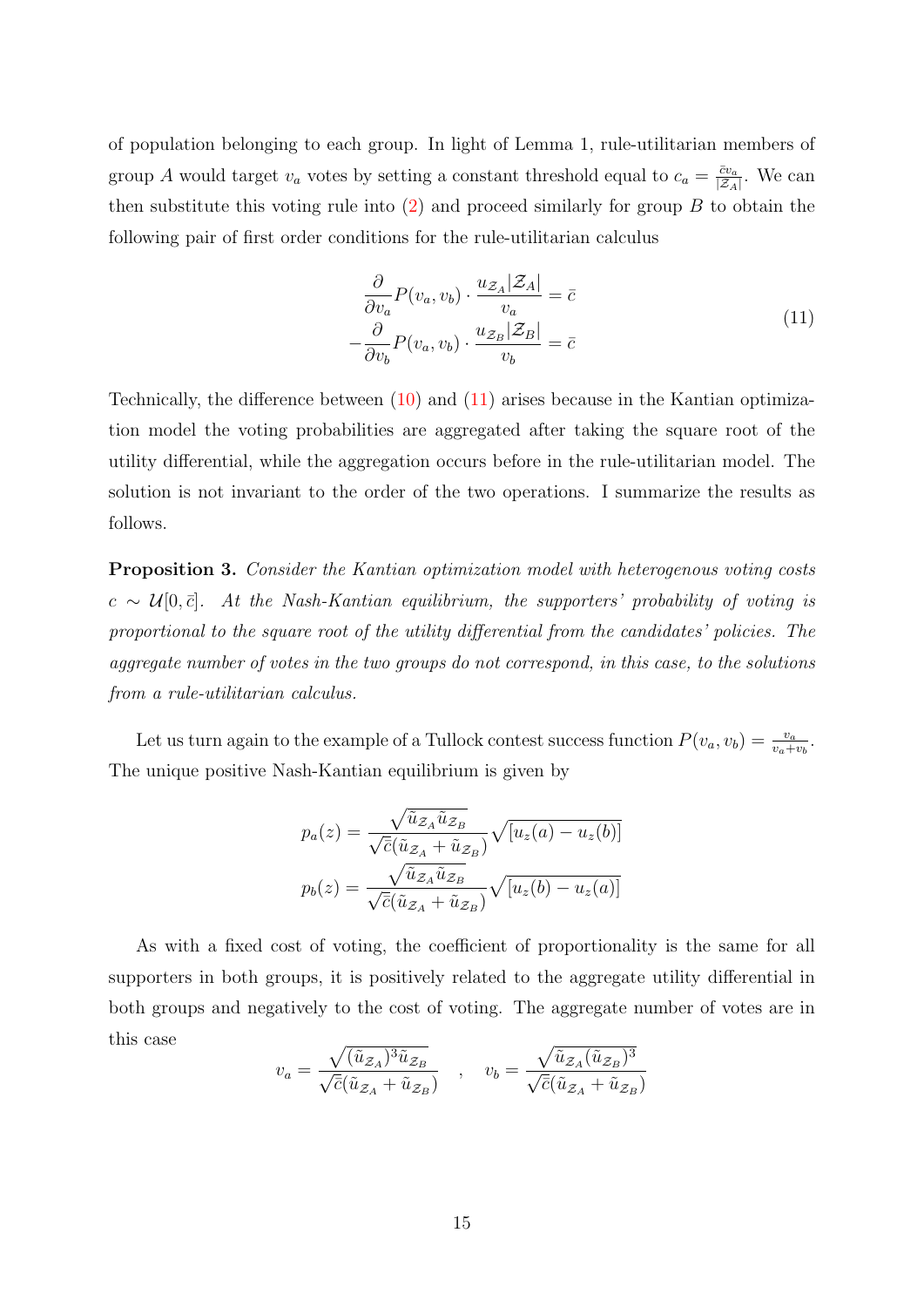which, despite being analytically different from the rule-utilitarian solutions<sup>[10](#page-16-0)</sup>, offer however the same comparative statics properties. In all cases, the number of votes in both groups is increasing in the aggregate utility differentials and decreasing in the cost of voting. The results confirm the insights of the model with a fixed voting cost and thus the advantage of Kantian optimization for studying electoral participation in a spatial framework.

## 4 Discussion

I address here a few relevant issues, before concluding. I first discuss the endogenization of candidates' proposed policies  $a$  and  $b$ . I then examine whether one could amend the rule-utilitarian approach, instead of abandoning it, in order to improve its predictions at the individual level. Finally, I offer a critical perspective on the Kantian label that economists usually assign to agents' reasoning based on a universalization principle.

#### 4.1 Candidates' Choice of Policies

In order to focus on citizens' participation behavior, I have taken as given candidates' policies a and b. The advantage of a spatial framework, however, is also to study how candidates choose their platforms on the policy space. While determining policies endogenously is beyond the focus of this paper, I sketch here some preliminary considerations. An equilibrium analysis of policy choices requires assumptions on candidates' objective. In the classical Downsian model, candidates are purely office-motivated and maximize therefore their probability of winning. In the framework of this paper, this corresponds to maximizing  $P(v_a, v_b)$  for candidate A and to minimizing it for candidate B. Note that candidates care only about the aggregate number of votes  $v_a$  and  $v_b$  and not about the specific distribution of individual voting probabilities given by  $p_a(z)$  and  $p_b(z)$ .

In our analysis, independently of citizens' ethical calculus and in both cases of fixed and heterogenous voting costs, the aggregate number of votes  $v_a$  and  $v_b$  depend crucially on the groups' aggregate utility differentials. Consider the example of a Tullock contest function  $P(v_a, v_b) = \frac{v_a}{v_a + v_b}$  in the case of a fixed cost of voting, whose solutions for the number

$$
v_a = \frac{(u_{\mathcal{Z}_A}|\mathcal{Z}_A|)^{\frac{3}{4}}(u_{\mathcal{Z}_B}|\mathcal{Z}_B|)^{\frac{1}{4}}}{\bar{c}(\sqrt{u_{\mathcal{Z}_A}|\mathcal{Z}_A|} + \sqrt{u_{\mathcal{Z}_B}|\mathcal{Z}_B|})}, \quad v_b = \frac{(u_{\mathcal{Z}_A}|\mathcal{Z}_A|)^{\frac{1}{4}}(u_{\mathcal{Z}_B}|\mathcal{Z}_B|)^{\frac{3}{4}}}{\bar{c}(\sqrt{u_{\mathcal{Z}_A}|\mathcal{Z}_A|} + \sqrt{u_{\mathcal{Z}_B}|\mathcal{Z}_B|})}
$$

<span id="page-16-0"></span><sup>10</sup>The rule-utilitarian solutions under heterogenous costs of voting are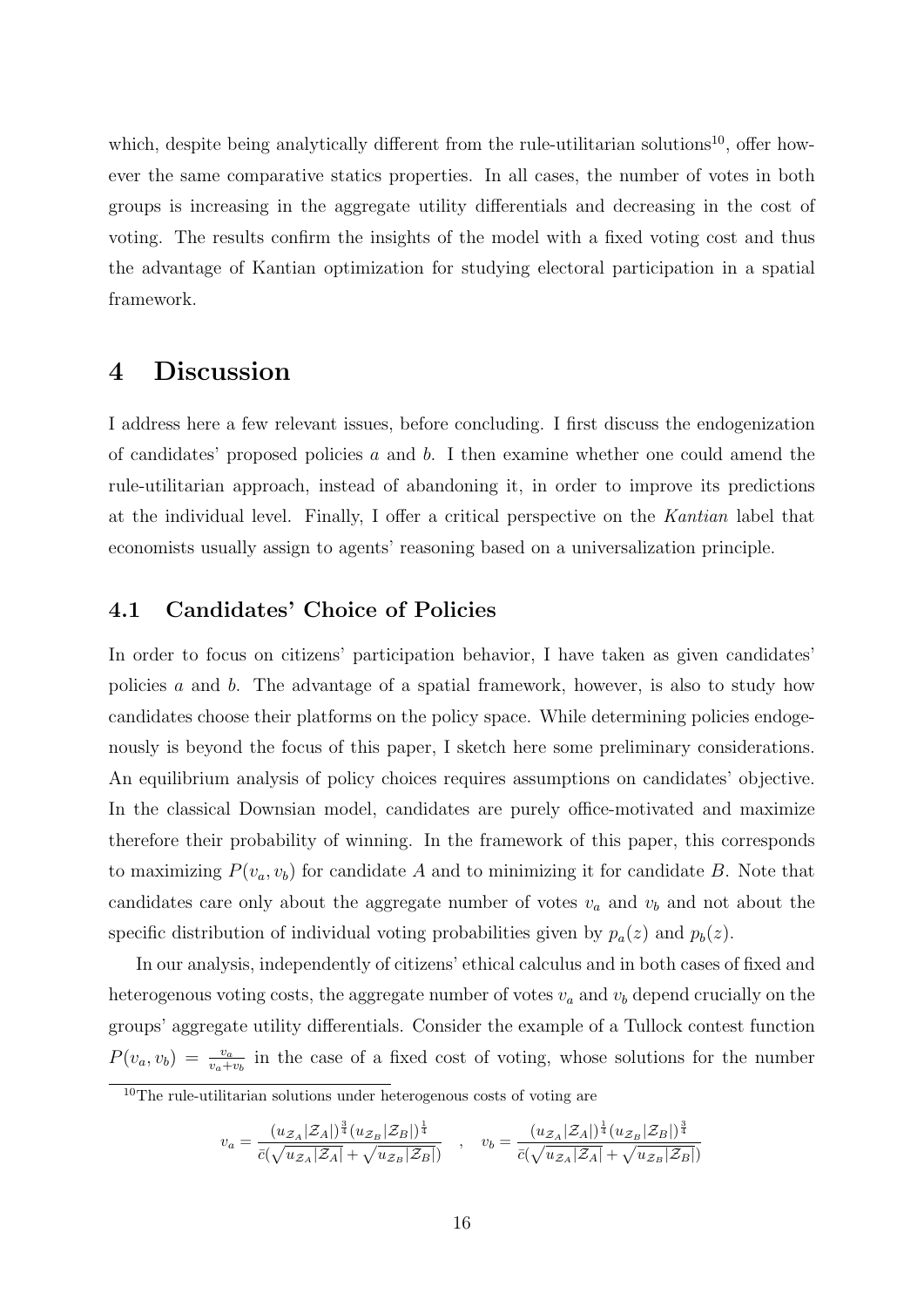of votes are given in [\(9\)](#page-13-1). It is easy to check that candidates' maximization problems correspond to

$$
\max_{a} \frac{u_{\mathcal{Z}_A}}{u_{\mathcal{Z}_A} + u_{\mathcal{Z}_B}} \quad , \quad \max_{b} \frac{u_{\mathcal{Z}_B}}{u_{\mathcal{Z}_A} + u_{\mathcal{Z}_B}}
$$

The aggregate utility differentials  $u_{\mathcal{Z}_A}$  and  $u_{\mathcal{Z}_B}$ , in turn, depend on the primitive elements of the model, such as citizens' distribution on the policy space  $f(z)$  or the shape of their utility function  $u_z(x)$ . In general, thus, also the existence and features of the political equilibrium for candidates' policies a and b depend on such primitive elements. In a companion paper (Grillo 2020), I examine in more detail candidates' strategies and provide conditions on  $f(z)$  and  $u_z(x)$  for a result of turnout-driven polarization, occurring when candidates pursue a strategy of mobilization. Bierbrauer et al. (2019), instead, study a similar model of voter turnout which yields convergence of the two candidates to the same position, because the favorite candidate has an incentive to demobilize voters.

#### 4.2 Why not subgroup rule-utilitarianism?

Could we amend somehow the rule-utilitarian approach in order to obtain heterogeneity of supporters' turnout behavior as a function of their preferences without resorting to Kantian optimization? The answer is in some sense affirmative, although ultimately it implies moving to a lesser degree in the same direction, i.e. reducing the level at which supporters' utility is aggregated from group utility to a finer dimension. Consider for example a simpler model in which each group is further divided in two subgroups: a subgroup supports the candidate strongly, while the other only weakly. In this case, subgroup rule-utilitarians agents would maximize the aggregate subgroup utility taking as given the voting behavior both in the other subgroup of supporters of the same candidate and in the two subgroups of supporters of the opposing candidate. Under the same assumptions as in the previous sections, one can easily conjecture that the logic behind Lemma 1 makes the probability of voting constant among members of a subgroup but does not prevent different threshold costs between subgroups. In this case, strong supporters could vote with a higher probability than weak supporters, showing a positive relationship between participation and the intensity of support for a candidate.

There are, however, two inconveniences of a *subgroup* rule-utilitarian model. The first is the analytical complexity, as already in our simple example the strategic interaction involves four different maximization problems. The second is that when the reduction of the level of aggregation is taken to the limit, one stumbles back to the issue of pivotality.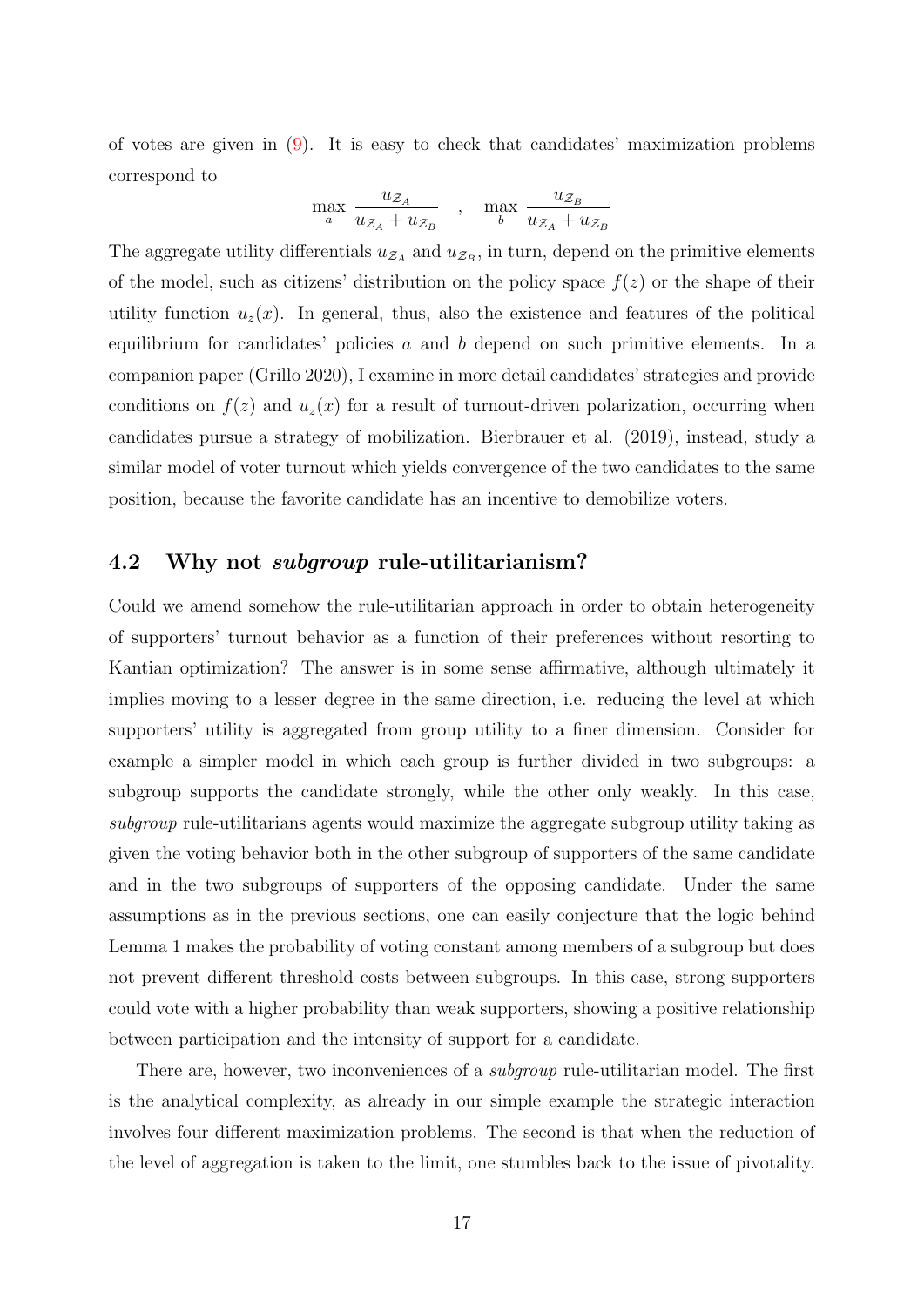If the distribution of citizens over the policy space is continuous, as in the model of this paper, every set of citizens sharing the same bliss point has mass zero. Hence, once cannot take the level of aggregation down to voters' bliss point, because the aggregate utility would then coincide with the individual utility and supporters within a subgroup would even collectively be unable to affect the outcome of the election. Kantian optimization, instead, provides a very tractable model to account for voters' idiosyncratic preferences, even in the presence of a continuous distribution.

#### 4.3 On the Kantian Label

A reference to Kant is customary in the economic literature to denote the type of counterfactual reasoning that agents display in the model when they envision a universalization of their behavior.<sup>[11](#page-18-0)</sup> With respect to the ethical voting model, it is interesting to note that an analogous mention of Kant is made by Feddersen (2004) in justifying the rule-utilitarian approach, which follows Harsanyi's (1977) tribute to Kant's intellectual tradition of claiming a requirement of universality for moral rules. Indeed, while the universalization principle is explicit in Roemer's Kantian optimization protocol, it is nonetheless implicit in the rule-utilitarian calculus, as the prescribed rule is optimal only when followed by everyone.

Such an explicit Kantian label, however, also risks generating some misunderstanding. Indeed, while Kantian moral philosophy is generally understood as non-consequentialist, all previous approaches clearly build on a consequentialist interpretation of the universalization principle. I content myself with warning for the potential misreading, without offering an alternative label. Hare (1993) is a useful reference for an attempt to strike a balance between Kant and consequentialism, while White (2004, 2019) discusses how the paradigm of homo economicus can relate to Kantian moral philosophy in its orthodox deontological interpretation.

## 5 Conclusion

I have argued in favor of a Kantian optimization model of electoral participation within heterogenous groups, in which supporters share a preference for a candidate but have different intensities of support. In a spatial framework, the difference in intensities comes from voters' underlying idiosyncratic preferences on the policy space. A rule-utilitarian

<span id="page-18-0"></span><sup>&</sup>lt;sup>11</sup>Roemer acknowledges using the term for its suggestive meaning and not to imply a deeper Kantian justification (Roemer 2019, Ch.1).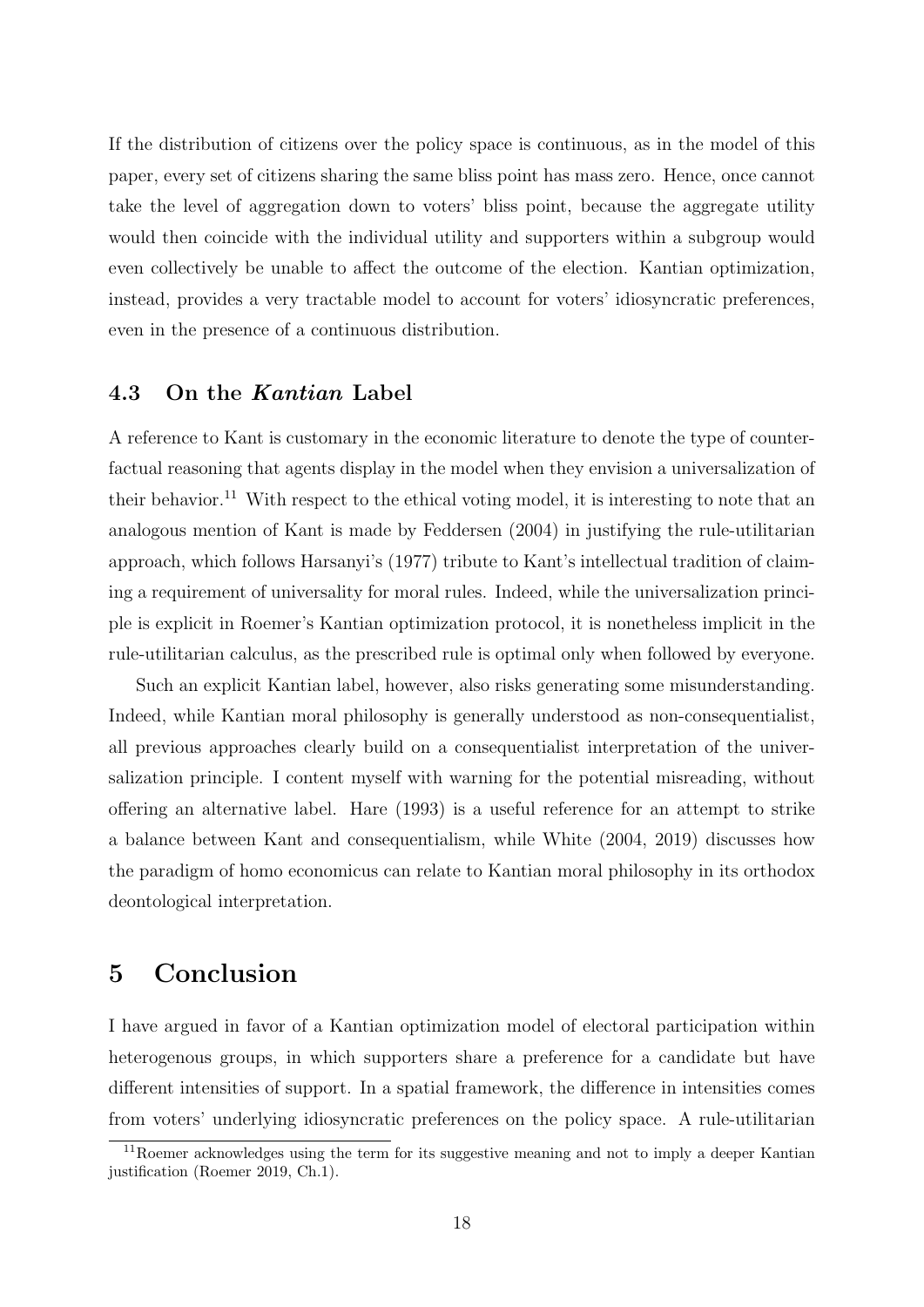model of voter turnout, typically praised for its ability to generate good comparative statics properties on aggregate participation, fails to account for the heterogeneity of behavior at the individual level. Kantian optimization, instead, predicts participation as an increasing function of the utility differential from candidates' policies. The results are consistent with the theoretical and empirical literature on spatial voting showing how citizens' perceived distance from candidates affect their likelihood of voting. Furthermore, if citizens' voting costs are identical, an equivalence result emerges for the solutions of the aggregate number of votes in both Kantian optimization and the rule utilitarian model. In this case, Kantian optimization can be interpreted as a selection device for a turnout rule on which rule-utilitarian supporters can coordinate.

What makes Kantian optimization deliver better predictions at the individual level is its focus on individual utility. Indeed, while rule-utilitarians follow the rule that maximizes aggregate utility, Kantian optimizing agents maximize their individual utility. Their ethical principle consists in constraining such optimization by universalizing potential deviations from any participation rule. In line with the positive, rather than normative, perspective of the analysis, the model calls then for empirical evidence that could more precisely associate voters' actual reasoning to either of the two ethical principles. With respect to Roemer's broader approach, I have only considered deviations in a multiplicative form. A credible application of the model clearly depends on how reasonably same scalar deviations represent the same behavior for different agents. From a theoretical standpoint, considering the case in which the universalization does not imply the same deviation for all concerned agents but allows for heterogeneity in deviations also represents an interesting direction for future research.

## References

- [1] Adams, J. F., Dow, J., & Merrill III, S. (2006). The political consequences of alienation-based and indifference-based voter abstention: applications to presidential elections. Political Behavior, 28(1), 65-86.
- [2] Alger, I. & Weibull, J. W. (2013). Homo Moralis Preference Evolution under Incomplete Information and Assortative Matching. Econometrica, 81(6), 2269-2302.
- [3] Alger, I., & Weibull, J. W. (2016). Evolution and Kantian morality. Games and Economic Behavior, 98, 56-67.
- [4] Ali, S. N., & Lin, C. (2013). Why people vote: Ethical motives and social incentives. American economic Journal: microeconomics, 5(2), 73-98.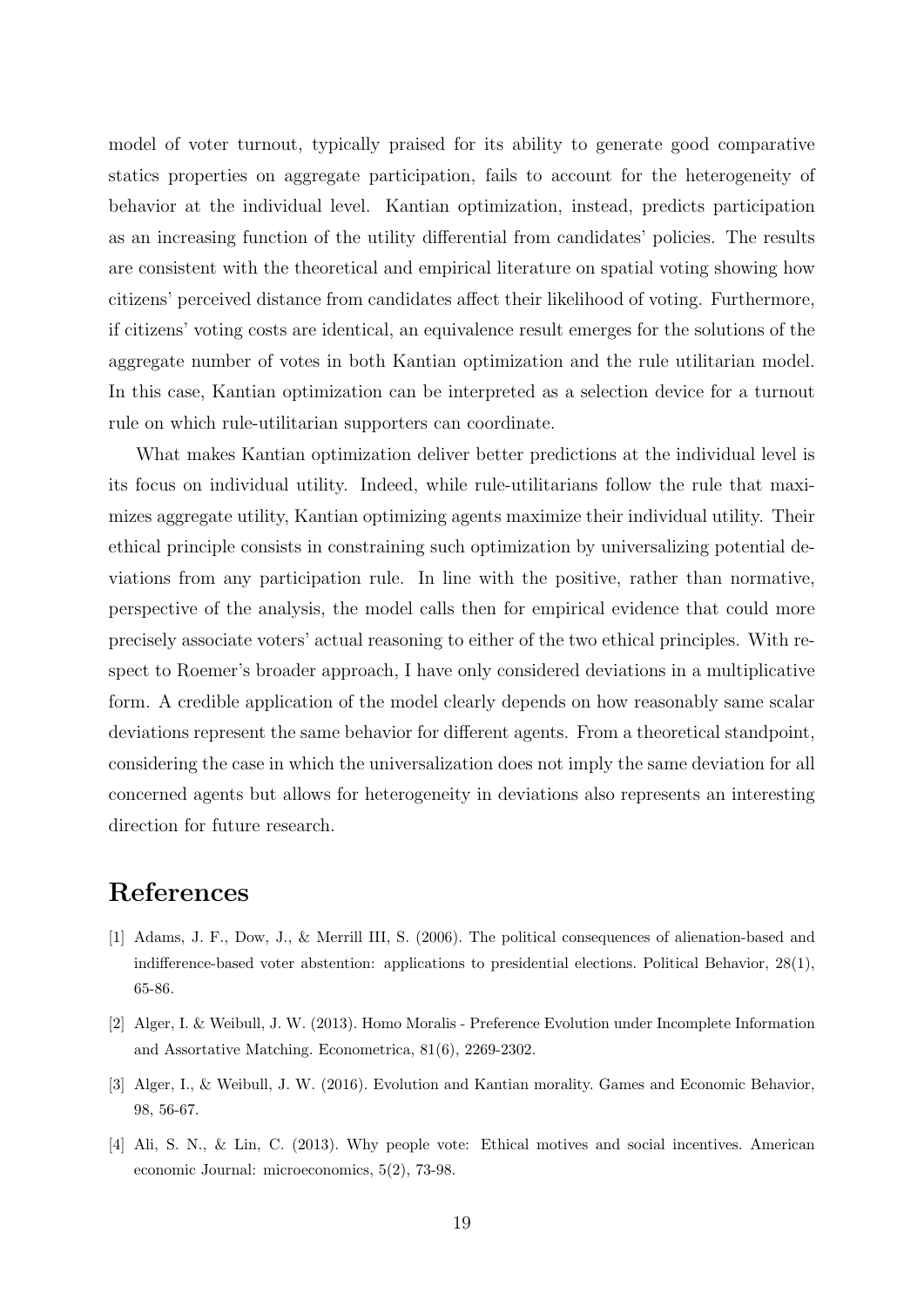- [5] Arnold, F. (2018). Turnout and closeness: evidence from 60 years of Bavarian mayoral elections. The Scandinavian Journal of Economics, 120(2), 624-653.
- [6] Bierbrauer, F., Tsyvinski, A., & Werquin, N. (2019). Taxes and Turnout. Working Paper.
- [7] Blais, A. (2000). To vote or not to vote?: The merits and limits of rational choice theory. University of Pittsburgh Press.
- [8] Blais, A., & Daoust, J. F. (2020). The Motivation to Vote: Explaining Electoral Participation. UBC Press.
- [9] Coate, S. & Conlin, M. (2004). A group rule-utilitarian approach to voter turnout: theory and evidence. American Economic Review, 94(5), 1476-1504.
- [10] Cox, G. W., & Munger, M. C. (1989). Closeness, expenditures, and turnout in the 1982 US House elections. American Political Science Review, 83(1), 217-231.
- [11] De Donder, Ph., & Roemer, J. E. (2016). An allegory of the political influence of the top 1%. Business and Politics, 18(1), 85-96.
- [12] Eichner, T., & Pethig, R. (2020). Kant–Nash tax competition. International Tax and Public Finance, 1-40.
- [13] Feddersen, T. (2004). Rational choice theory and the paradox of not voting. Journal of Economic Perspectives, 18(1), 99-112.
- [14] Feddersen, T., & Sandroni, A. (2006). A theory of participation in elections. American Economic Review, 96(4), 1271-1282.
- [15] Fauvelle-Aymar, C., & François, A. (2006). The impact of closeness on turnout: An empirical relation based on a study of a two-round ballot. Public Choice, 127(3-4), 461-483.
- [16] François, A., & Gergaud, O. (2019). Is civic duty the solution to the paradox of voting?. Public Choice, 180(3-4), 257-283.
- [17] Grafton, R. Q., Kompas, T., & Van Long, N. (2017). A brave new world? Kantian–Nashian interaction and the dynamics of global climate change mitigation. European Economic Review, 99, 31-42.
- [18] Grillo, A. (2020). Political competition with endogenous turnout: participation, abstention, and voter mobilization. Unpublished Working Paper.
- [19] Hare, R. M. (1993). Could Kant have been a utilitarian? Utilitas, 5(1), 1-16.
- [20] Harsanyi, J. C. (1977). Morality and the theory of rational behavior. Social Research, 44(4), 623-656.
- [21] Harsanyi, J. C. (1980). Rule utilitarianism, rights, obligations, and the theory of rational behavior. Theory and Decision, 12, 115-133.
- [22] Laffont, J. J. (1975). Macroeconomic constraints, economic efficiency and ethics: an introduction to Kantian economics. Economica, 42(168), 430-437.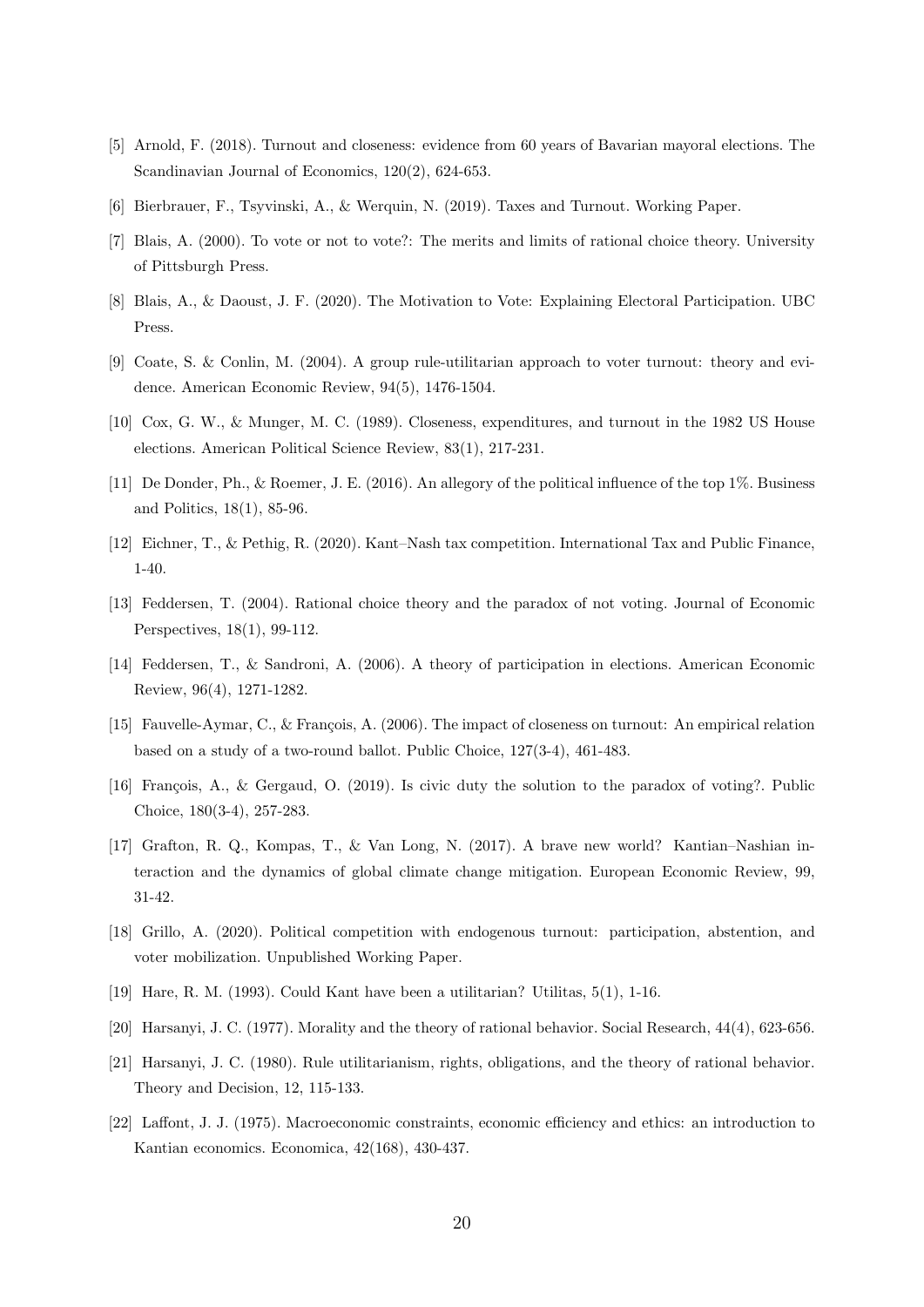- [23] Plane, D. L., & Gershtenson, J. (2004). Candidates' ideological locations, abstention, and turnout in US midterm Senate elections. Political Behavior, 26(1), 69-93.
- [24] Roemer, J. E. (2006). Party competition under private and public financing: a comparison of institutions. Advances in Theoretical Economics, 6(1).
- [25] Roemer, J. E. (2010). Kantian equilibrium. Scandinavian Journal of Economics, 112(1), 1-24.
- [26] Roemer, J. E. (2015). Kantian optimization: A microfoundation for cooperation. Journal of Public Economics, 127, 45-57.
- [27] Roemer, J. E. (2019). How we cooperate: a theory of Kantian optimization. Yale University Press.
- [28] Shachar, R., & Nalebuff, B. (1999). Follow the leader: Theory and evidence on political participation. American Economic Review, 89(3), 525-547.
- [29] Sher, I. (2020). Normative aspects of Kantian Equilibrium. Unpublished Working Paper.
- [30] Sugden, R. (1984). Reciprocity: the supply of public goods through voluntary contributions. The Economic Journal, 94(376), 772-787.
- [31] White, M. D. (2004). Can homo economicus follow Kant's categorical imperative?. The Journal of Socio-Economics, 33(1), 89-106.
- [32] White, M. D. (2019). A Kantian Approach to Economics. The Oxford Handbook of Ethics and Economics, 54.
- [33] Zipp, J. F. (1985). Perceived Representativess and Voting: An Assessment of the Impact of "Choices" vs."Echoes". American Political Science Review, 79(1), 50-61.

## A Appendix

Proof of Lemma 1:

Consider any non-constant continuous  $c_a(z)$  and the resulting aggregate number of votes  $v_a = \int_{\mathcal{Z}_A}$ 1  $\frac{1}{c}c_a(z)f(z)dz$ . Then there exists a constant turnout rule k that yields the same number of votes  $v_a$  but lower aggregate voting costs, i.e. such that  $\int_{\mathcal{Z}_A} \int_0^{c_a(z)}$ 1  $\frac{1}{\bar{c}}c\,dcf(z)dz>$  $\int_{\mathcal{Z}_A}\int_0^k$ 1  $\frac{1}{c}c \, dcf(z)dz$ . Hence the aggregate group utility is higher under the voting rule k than under the voting rule  $c_a(z)$ . One can alternatively solve the corresponding calculus of variations problem

$$
\min_{c_a(z)\in\mathcal{C}} \int_{\mathcal{Z}_A} F(z, c_a(z))dz \quad \text{sub} \quad \int_{\mathcal{Z}_A} G(z, c_a(z))dz = v_a
$$